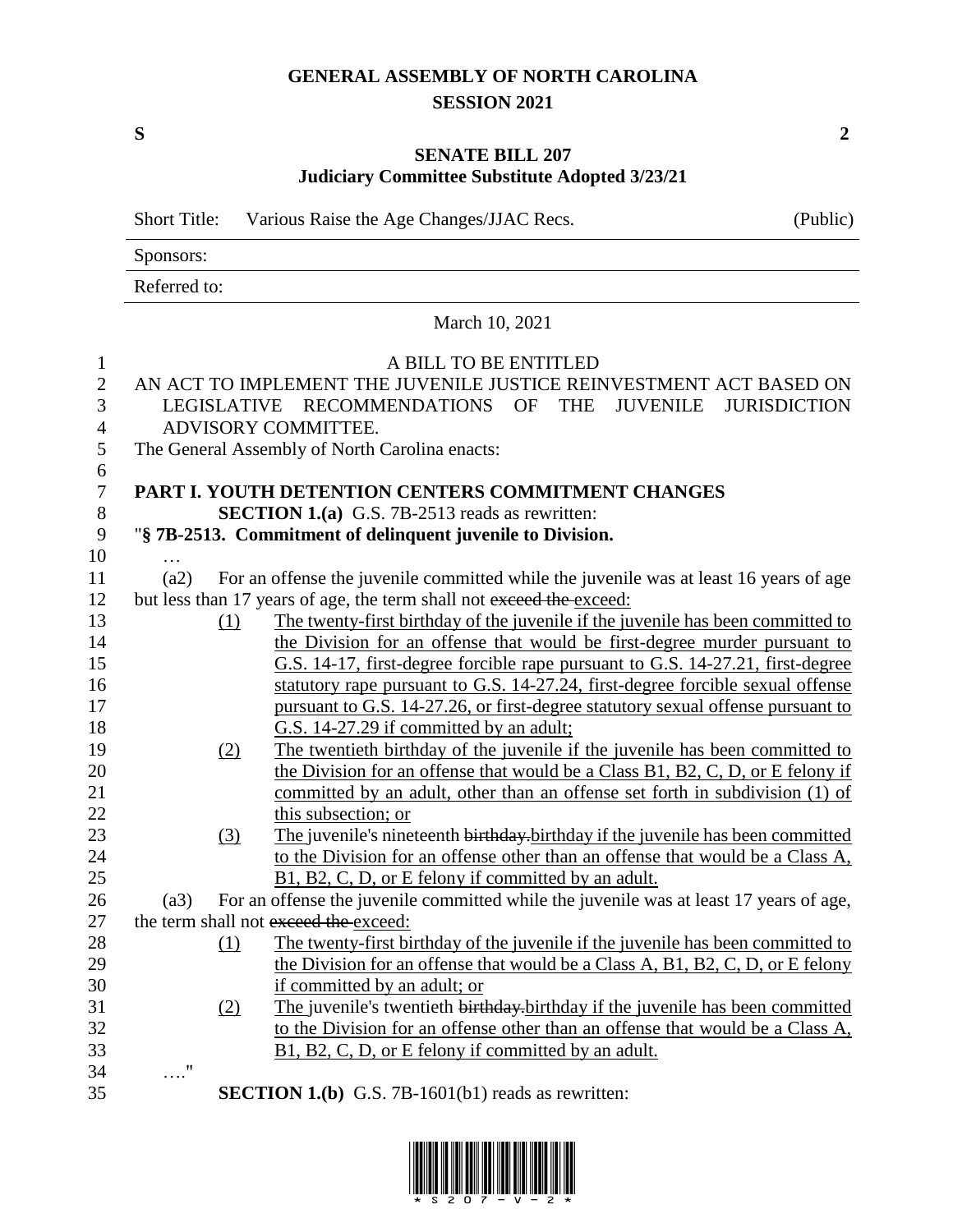|                                |                             | <b>General Assembly Of North Carolina</b>                                                                                                                                                     | <b>Session 2021</b> |
|--------------------------------|-----------------------------|-----------------------------------------------------------------------------------------------------------------------------------------------------------------------------------------------|---------------------|
| $\mathbf{1}$<br>$\overline{c}$ |                             | "(b1) When the court obtains jurisdiction over a juvenile alleged to be delinquent for an<br>offense committed while the juvenile was at least 16 years of age but less than 17 years of age, |                     |
| $\mathfrak{Z}$                 |                             | jurisdiction shall continue until terminated by order of the court or until the juvenile reaches the                                                                                          |                     |
| $\overline{4}$<br>5            |                             | age of 19 years. years, except as provided otherwise in this Article. If the offense was committed                                                                                            |                     |
| 6                              |                             | while the juvenile was at least 17 years of age, jurisdiction shall continue until terminated by                                                                                              |                     |
| $\boldsymbol{7}$               | otherwise in this Article." | order of the court or until the juvenile reaches the age of 20 years years, except as provided                                                                                                |                     |
| $8\,$                          |                             | SECTION 1.(c) G.S. 7B-1602 reads as rewritten:                                                                                                                                                |                     |
| 9                              |                             | "§ 7B-1602. Extended jurisdiction over a delinquent juvenile under certain circumstances.                                                                                                     |                     |
| 10                             |                             |                                                                                                                                                                                               |                     |
| 11                             | (b)                         | When a juvenile is committed to the Division for placement in a youth development                                                                                                             |                     |
| 12                             |                             | center for an offense committed under the age of 16 that would be a Class B1, B2, C, D, or E                                                                                                  |                     |
| 13                             |                             | felony if committed by an adult, other than an offense set forth in subsection (a) of this section,                                                                                           |                     |
| 14                             |                             | jurisdiction shall continue until terminated by order of the court or until the juvenile reaches the                                                                                          |                     |
| 15                             |                             | age of 19 years, whichever occurs first.                                                                                                                                                      |                     |
| 16                             | (c)                         | When a juvenile is committed to the Division for placement in a youth development                                                                                                             |                     |
| 17                             |                             | center for an offense committed while the juvenile was at least 16 years of age but less than 17                                                                                              |                     |
| 18                             |                             | years of age that would be a Class B1, B2, C, D, or E felony if committed by an adult, other than                                                                                             |                     |
| 19                             |                             | an offense set forth in subsection (a) of this section, jurisdiction shall continue until terminated                                                                                          |                     |
| 20                             |                             | by order of the court or until the juvenile reaches the age of 20 years, whichever occurs first.                                                                                              |                     |
| 21                             | (d)                         | When a juvenile is committed to the Division for placement in a youth development                                                                                                             |                     |
| 22                             |                             | center for an offense committed while at least 17 years of age that would be a Class B1, B2, C,                                                                                               |                     |
| 23                             |                             | D, or E felony if committed by an adult, other than an offense set forth in subsection (a) of this                                                                                            |                     |
| 24                             |                             | section, jurisdiction shall continue until terminated by order of the court or until the juvenile                                                                                             |                     |
| 25                             |                             | reaches the age of 21 years, whichever occurs first."                                                                                                                                         |                     |
| 26                             |                             | <b>SECTION 1.(d)</b> G.S. 7B-2514(c) reads as rewritten:                                                                                                                                      |                     |
| 27                             | "(c)                        | The Division shall release a juvenile under a plan of post-release supervision at least                                                                                                       |                     |
| 28                             |                             | 90 days prior to: to one of the following:                                                                                                                                                    |                     |
| 29                             | (1)                         | Completion of the juvenile's definite term of commitment; orcommitment.                                                                                                                       |                     |
| 30                             | (2)                         | The juvenile's twenty-first birthday if the juvenile has been committed to the                                                                                                                |                     |
| 31                             |                             | Division for an offense that would be first-degree murder pursuant to                                                                                                                         |                     |
| 32                             |                             | G.S. 14-17, first-degree forcible rape pursuant to G.S. 14-27.21, first-degree                                                                                                                |                     |
| 33                             |                             | statutory rape pursuant to G.S. 14-27.24, first-degree forcible sexual offense                                                                                                                |                     |
| 34                             |                             | pursuant to G.S. 14-27.26, or first-degree statutory sexual offense pursuant to                                                                                                               |                     |
| 35                             |                             | G.S. 14-27.29 if committed by an adult.                                                                                                                                                       |                     |
| 36<br>37                       | (3)                         | The juvenile's nineteenth birthday if If the juvenile has been committed to the<br>Division for an offense that would be a Class B1, B2, C, D, or E felony if                                 |                     |
| 38                             |                             | committed by<br>adult, other than<br>an<br>an<br>offense                                                                                                                                      | set forth in        |
| 39                             |                             | G.S. 7B-1602(a).G.S. 7B-1602(a):                                                                                                                                                              |                     |
| 40                             |                             | The juvenile's nineteenth birthday, if the juvenile committed the                                                                                                                             |                     |
| 41                             |                             | <u>a.</u><br>offense prior to reaching the age of 16 years.                                                                                                                                   |                     |
| 42                             |                             | The juvenile's twentieth birthday, if the juvenile committed the offense<br><u>b.</u>                                                                                                         |                     |
| 43                             |                             | while the juvenile was at least 16 years of age but less than 17 years                                                                                                                        |                     |
| 44                             |                             | of age.                                                                                                                                                                                       |                     |
| 45                             |                             | The juvenile's twenty-first birthday, if the juvenile committed the<br>$\underline{c}$ .                                                                                                      |                     |
| 46                             |                             | offense while the juvenile was at least 17 years of age.                                                                                                                                      |                     |
| 47                             | (4)                         | The juvenile's eighteenth birthday if If the juvenile has been committed to the                                                                                                               |                     |
| 48                             |                             | Division for an offense other than an offense that would be a Class A, B1, B2,                                                                                                                |                     |
| 49                             |                             | C, D, or E felony if committed by an adult.adult:                                                                                                                                             |                     |
| 50                             |                             | The eighteenth birthday of the juvenile, if the juvenile committed the<br>$\underline{a}$ .                                                                                                   |                     |
| 51                             |                             | offense prior to reaching the age of 16 years.                                                                                                                                                |                     |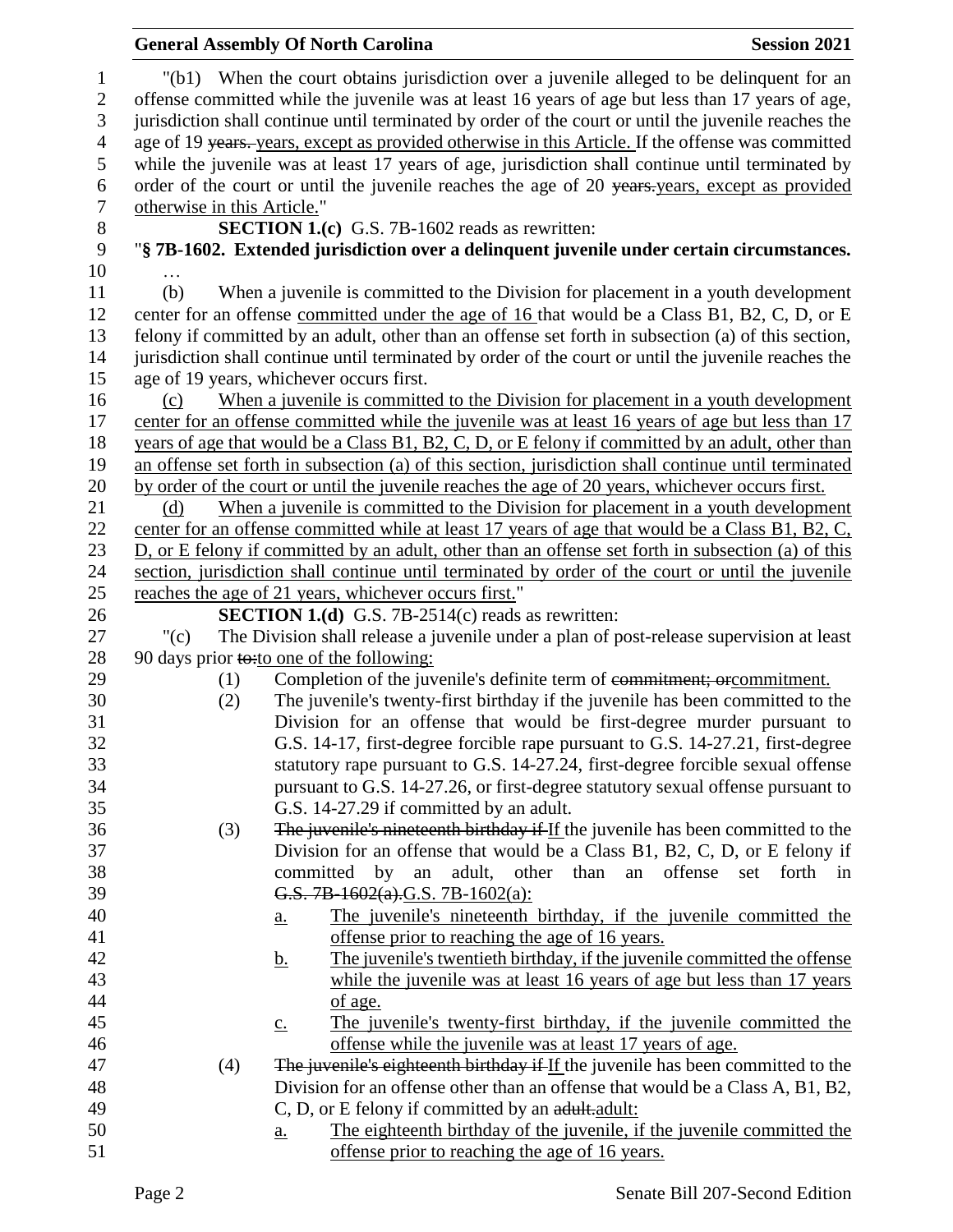|         |                   | <b>General Assembly Of North Carolina</b>                                                                         | <b>Session 2021</b> |
|---------|-------------------|-------------------------------------------------------------------------------------------------------------------|---------------------|
|         |                   | The nineteenth birthday of the juvenile, if the juvenile committed the<br><u>b.</u>                               |                     |
|         |                   | offense while the juvenile was at least 16 years of age but less than 17                                          |                     |
|         |                   | years of age.                                                                                                     |                     |
|         |                   | The twentieth birthday of the juvenile, if the juvenile committed the<br>$\underline{c}$ .                        |                     |
|         |                   | offense while the juvenile was at least 17 years of age."                                                         |                     |
|         |                   | <b>SECTION 1.(e)</b> G.S. 7B-2516(c) reads as rewritten:                                                          |                     |
|         | " $(c)$           | If the court revokes post-release supervision, the juvenile shall be returned to the                              |                     |
|         |                   | Division for placement in a youth development center for an indefinite term of at least 90 days,                  |                     |
|         |                   | provided, however, that no juvenile shall remain committed to the Division for placement in a                     |                     |
|         |                   | youth development center past-past the maximum term of commitment allowed pursuant to                             |                     |
|         |                   | G.S. 7B-2513(a1), 7B-2513(a2), and 7B-2513(a3).                                                                   |                     |
|         | $\leftrightarrow$ | The juvenile's twenty-first birthday if the juvenile has been committed to the                                    |                     |
|         |                   | Division for an offense that would be first-degree murder pursuant to                                             |                     |
|         |                   | G.S. 14-17, first-degree forcible rape pursuant to G.S. 14-27.21, first-degree                                    |                     |
|         |                   | statutory rape pursuant to G.S. 14-27.24, first-degree forcible sexual offense                                    |                     |
|         |                   | pursuant to G.S. 14-27.26, or first-degree statutory sexual offense pursuant to                                   |                     |
|         |                   | G.S. 14-27.29 if committed by an adult.                                                                           |                     |
|         | (2)               | The juvenile's nineteenth birthday if the juvenile has been committed to the                                      |                     |
|         |                   | Division for an offense that would be a Class B1, B2, C, D, or E felony if                                        |                     |
|         |                   | committed by an adult, other than an offense set forth in G.S. 7B-1602(a).                                        |                     |
|         | $\left(3\right)$  | The juvenile's eighteenth birthday if the juvenile has been committed to the                                      |                     |
|         |                   | Division for an offense other than an offense that would be a Class A, B1, B2,                                    |                     |
|         |                   | C, D, or E felony if committed by an adult."                                                                      |                     |
|         |                   | <b>SECTION 1.(f)</b> G.S. 7B-2600 reads as rewritten:                                                             |                     |
|         |                   | "§ 7B-2600. Authority to modify or vacate.                                                                        |                     |
|         |                   |                                                                                                                   |                     |
| (c)     |                   | In any case where the court finds the juvenile to be delinquent or undisciplined, the                             |                     |
|         |                   | jurisdiction of the court to modify any order or disposition made in the case shall continue $\overrightarrow{H}$ |                     |
|         |                   | during the minority of the juvenile, (ii) until the juvenile reaches the age of 19 years if the juvenile          |                     |
|         |                   | has been adjudicated delinquent and committed to the Division for an offense that would be a                      |                     |
|         |                   | Class B1, B2, C, D, or E felony if committed by an adult, other than an offense set forth in G.S.                 |                     |
|         |                   | 7B-1602(a), (iii) until the juvenile reaches the age of 21 years if the juvenile has been adjudicated             |                     |
|         |                   | delinquent and committed for an offense that would be first degree murder pursuant to G.S.                        |                     |
|         |                   | 14-17, first-degree forcible rape pursuant to G.S. 14-27.21, first-degree statutory rape pursuant                 |                     |
|         |                   | to G.S. 14-27.24, first-degree forcible sexual offense pursuant to G.S. 14-27.26, or first-degree                 |                     |
|         |                   | statutory sexual offense pursuant to G.S. 14-27.29 if committed by an adult, juvenile or (iv) until               |                     |
|         |                   | terminated by order of the court.                                                                                 |                     |
| (d)     |                   | In any case where the court finds the juvenile to be delinquent, the jurisdiction of the                          |                     |
|         |                   | court to modify any order or disposition made in the case shall continue until one of the following               |                     |
| occurs: |                   |                                                                                                                   |                     |
|         | $\Omega$          | The juvenile reaches the age of 18 for an offense committed prior to the                                          |                     |
|         |                   | juvenile reaching the age of 16.                                                                                  |                     |
|         | (2)               | The juvenile reaches the age of 19 for an offense committed while the juvenile                                    |                     |
|         |                   | was at least 16 years of age but less than 17 years of age.                                                       |                     |
|         | (3)               | The juvenile reaches the age of 20 for an offense committed while the juvenile                                    |                     |
|         |                   | was at least 17 years of age.                                                                                     |                     |
|         | $\underline{(4)}$ | The juvenile reaches the maximum term of commitment as authorized                                                 |                     |
|         |                   | pursuant to G.S. 7B-2513(a1), 7B-2513(a2), and 7B-2513(a3), if the juvenile                                       |                     |
|         |                   | was committed to the Division for placement in a youth development center.                                        |                     |
|         | (5)               | Terminated by order of the court."                                                                                |                     |
|         |                   |                                                                                                                   |                     |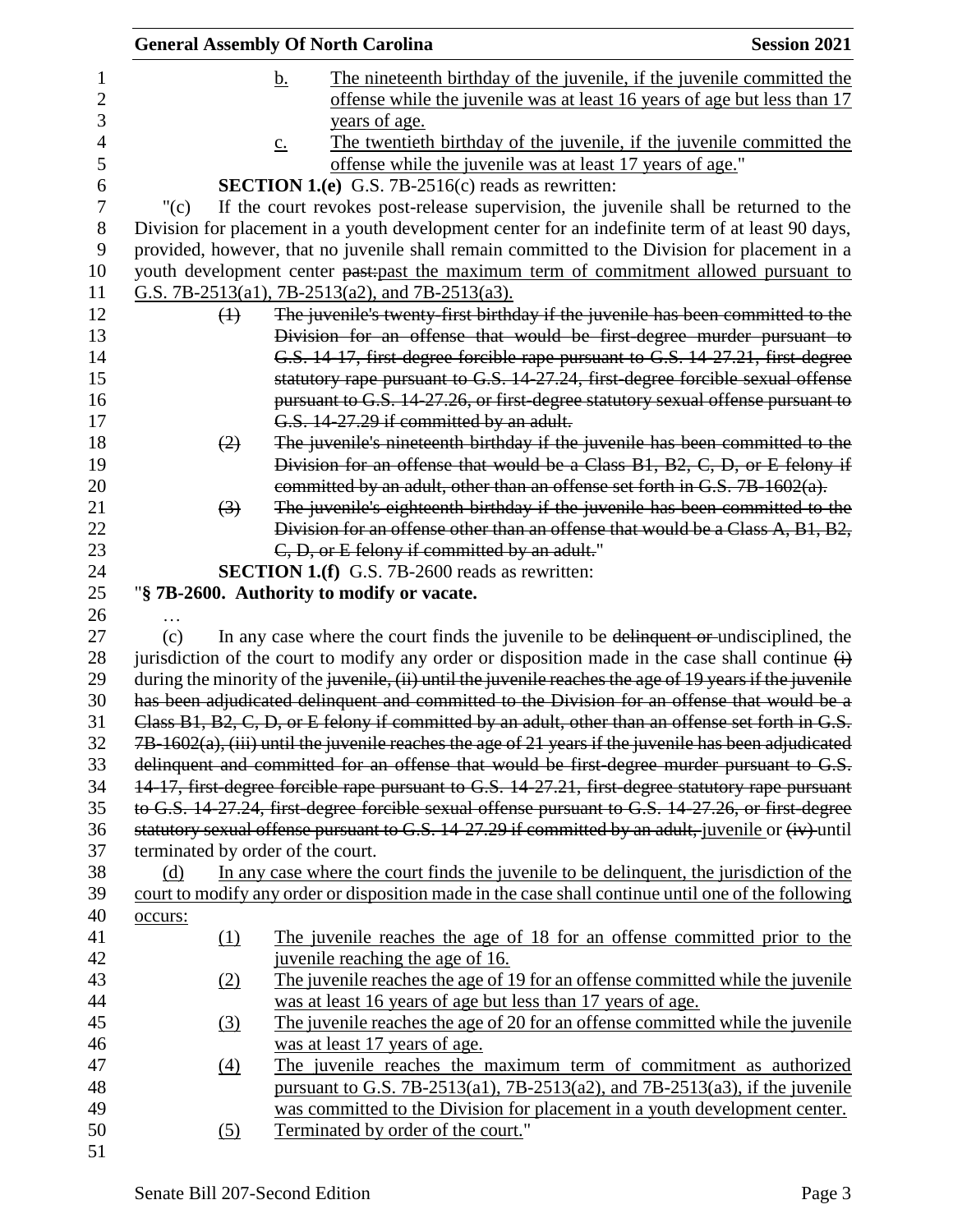| <b>General Assembly Of North Carolina</b>                                    | <b>Session 2021</b>                                                                                                                                   |
|------------------------------------------------------------------------------|-------------------------------------------------------------------------------------------------------------------------------------------------------|
| PART II. JUVENILE TRANSFER HOUSING CHANGES                                   |                                                                                                                                                       |
| <b>SECTION 2.</b> G.S. 7B-2204(d) reads as rewritten:                        |                                                                                                                                                       |
| " $(d)$                                                                      | Should the juvenile be found guilty, or enter a plea of guilty or no contest to a criminal                                                            |
|                                                                              | offense in superior court and receive an active sentence, then immediate transfer to the Division                                                     |
|                                                                              | of Adult Correction and Juvenile Justice of the Department of Public Safety shall be ordered.                                                         |
|                                                                              | Until such time as the juvenile is transferred to the Division of Adult Correction and Juvenile                                                       |
|                                                                              | Justice of the Department of Public Safety, the juvenile may be detained in a holdover facility.                                                      |
|                                                                              | The juvenile may not be detained in a facility or detention facility pending transfer to approved                                                     |
|                                                                              | by the Division of Adult Correction and Juvenile Justice of the Department of Public Safety,                                                          |
|                                                                              | unless the detention facility is operated by the sheriff pursuant to G.S. 7B-1905(b). Section."                                                       |
|                                                                              |                                                                                                                                                       |
| PART III. SECURE CUSTODY ORDER CHANGES                                       |                                                                                                                                                       |
|                                                                              | <b>SECTION 3.(a)</b> G.S. 7A-271 is amended by adding a new subsection to read:                                                                       |
| " $(g)$                                                                      | The superior court has jurisdiction to issue a secure custody order pursuant to                                                                       |
|                                                                              | G.S. 7B-1903 when a juvenile matter that has been transferred to superior court is remanded to                                                        |
| district court pursuant to G.S. 7B-2200.5(d)."                               |                                                                                                                                                       |
| <b>SECTION 3.(b)</b> G.S. 7B-1902 reads as rewritten:                        |                                                                                                                                                       |
| "§ 7B-1902. Authority to issue custody orders; delegation.                   |                                                                                                                                                       |
|                                                                              | In the case of any juvenile alleged to be within the jurisdiction of the court, when the court                                                        |
|                                                                              | finds it necessary to place the juvenile in custody, the court may order that the juvenile be placed                                                  |
| in secure or nonsecure custody pursuant to criteria set out in G.S. 7B-1903. |                                                                                                                                                       |
|                                                                              | Any district court judge may issue secure and nonsecure custody orders pursuant to                                                                    |
|                                                                              | G.S. 7B-1903. The chief district court judge may delegate the court's authority to the chief court                                                    |
|                                                                              | counselor or the chief court counselor's counseling staff by administrative order filed in the office                                                 |
|                                                                              | of the clerk of superior court. The administrative order shall specify which persons may be                                                           |
|                                                                              | contacted for approval of a secure or nonsecure custody order. The chief district court judge shall                                                   |
|                                                                              | not delegate the court's authority to detain or house juveniles in holdover facilities pursuant to                                                    |
| G.S. 7B-1905 or G.S. 7B-2513.                                                |                                                                                                                                                       |
|                                                                              | Any superior court judge may issue a secure custody order pursuant to G.S. 7B-1903 when a                                                             |
|                                                                              | juvenile matter that has been transferred to superior court is remanded to district court pursuant                                                    |
| to G.S. 7B-2200.5(d)."                                                       |                                                                                                                                                       |
|                                                                              | <b>SECTION 3.(c)</b> G.S. 7B-1906 is amended by adding a new subsection to read:                                                                      |
| "(b2)                                                                        | A hearing to determine the need for continued secure custody shall be held no more                                                                    |
|                                                                              | than 10 calendar days following the issuance of a secure custody order on remand of the matter                                                        |
|                                                                              | from superior court pursuant to G.S. 7B-2200.5(d). A hearing conducted under this subsection                                                          |
|                                                                              | may not be continued or waived. Subsequent hearings on the need for continued secure custody                                                          |
|                                                                              | shall be held pursuant to subsection (b1) of this section. The district court has authority to modify                                                 |
|                                                                              | any secure custody order pursuant to the provisions of this section following the issuance of that                                                    |
| order by the superior court."                                                |                                                                                                                                                       |
| <b>SECTION 3.(d)</b> G.S. 7B-2200.5(d) reads as rewritten:                   |                                                                                                                                                       |
| " $(d)$                                                                      | In any case where jurisdiction over a juvenile has been transferred to superior court,                                                                |
|                                                                              | upon joint motion of the prosecutor and the juvenile's attorney, the superior court shall remand                                                      |
|                                                                              | the case to district court and court. The prosecutor shall provide the chief court counselor or his                                                   |
| superior<br>court shall<br>expunge<br>the                                    | or her designee with a copy of the joint motion prior to submitting the motion to the court. The<br>superior court record<br>accordance<br>in<br>with |
|                                                                              | G.S. 15A-145.8. G.S. 15A-145.8 at the time of remand, and, if the juvenile meets the criteria                                                         |
|                                                                              | established in G.S. 7B-1903, may issue an order for secure custody upon the request of a                                                              |
|                                                                              | prosecutor. The prosecutor shall provide a copy of any secure custody order issued to the chief                                                       |
|                                                                              | court counselor or his or her designee, as soon as possible and no more than 24 hours after the                                                       |
| order is issued."                                                            |                                                                                                                                                       |
|                                                                              |                                                                                                                                                       |
|                                                                              |                                                                                                                                                       |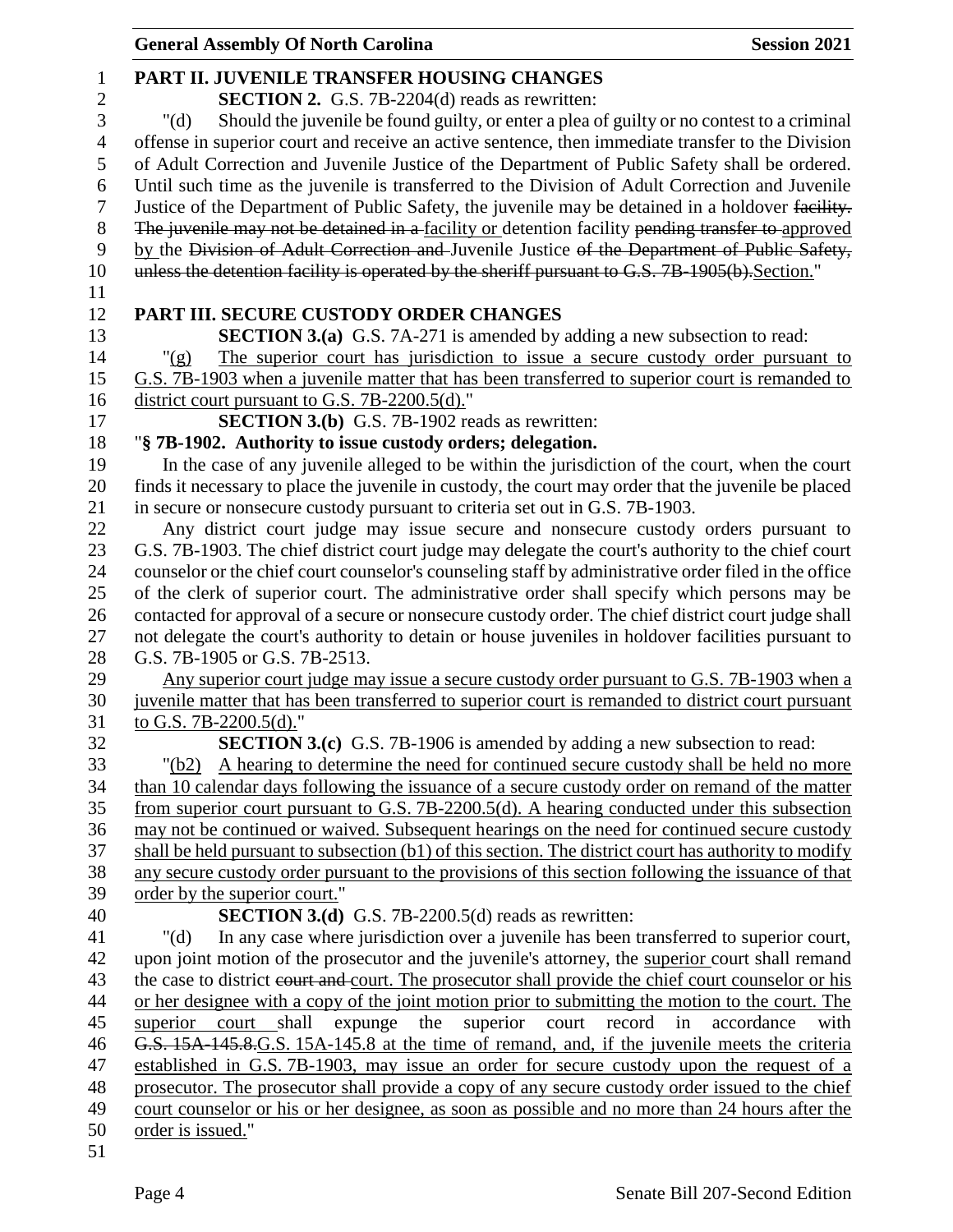|                  | <b>General Assembly Of North Carolina</b><br><b>Session 2021</b>                                                                                                                                             |
|------------------|--------------------------------------------------------------------------------------------------------------------------------------------------------------------------------------------------------------|
| $\mathbf{1}$     | PART IV. PROSECUTORIAL DISCRETION FOR E THROUGH G FELONIES FOR                                                                                                                                               |
| $\boldsymbol{2}$ | <b>JUVENILES</b>                                                                                                                                                                                             |
| 3                | <b>SECTION 4.</b> G.S. 7B-2200.5 reads as rewritten:                                                                                                                                                         |
| $\overline{4}$   | "§ 7B-2200.5. Transfer of jurisdiction of a juvenile at least 16 years of age to superior court.                                                                                                             |
| 5                | If a juvenile was 16 years of age or older at the time the juvenile allegedly committed<br>(a)                                                                                                               |
| 6                | an offense that would be a Class A, B1, B2, C, D, E, F, or G felony if committed by an adult, the                                                                                                            |
| 7                | court shall transfer jurisdiction over the juvenile to superior court for trial as in the case of adults                                                                                                     |
| 8                | unless the prosecutor declines to prosecute in superior court as provided in subsection (a1) of this                                                                                                         |
| 9                | section after either of the following:                                                                                                                                                                       |
| 10               | Notice to the juvenile and a finding by the court that a bill of indictment has<br>(1)                                                                                                                       |
| 11               | been returned against the juvenile charging the commission of an offense that                                                                                                                                |
| 12               | constitutes a Class A, B1, B2, C, D, E, F, or G felony if committed by an adult.                                                                                                                             |
| 13               | Notice, hearing, and a finding of probable cause that the juvenile committed<br>(2)                                                                                                                          |
| 14               | an offense that constitutes a Class A, B1, B2, C, D, E, F, or G felony if                                                                                                                                    |
| 15               | committed by an adult.                                                                                                                                                                                       |
| 16<br>17         | The prosecutor may decline to prosecute in superior court a matter that would<br>$\left( a1\right)$<br>otherwise be subject to mandatory transfer pursuant to subsection (a) of this section if the juvenile |
| 18               | has allegedly committed an offense that would be a Class D, E, F, or G felony if committed by                                                                                                                |
| 19               | an adult. If the prosecutor declines to prosecute the matter in superior court, jurisdiction over the                                                                                                        |
| 20               | juvenile shall remain in juvenile court following a finding of probable cause pursuant to                                                                                                                    |
| 21               | G.S. 7B-2202. Prior to adjudication, the prosecutor may choose to transfer the matter pursuant                                                                                                               |
| 22               | to subsection (a) of this section if the juvenile has allegedly committed an offense that would be                                                                                                           |
| 23               | a Class D, E, F, or G felony if committed by an adult.                                                                                                                                                       |
| 24               | $\cdots$                                                                                                                                                                                                     |
| 25               |                                                                                                                                                                                                              |
| 26               | PART V. MINIMUM AGE OF JUVENILE JURISDICTION                                                                                                                                                                 |
| 27               | <b>SECTION 5.(a)</b> Article 3 of Chapter 7B of the General Statutes is amended by                                                                                                                           |
| 28               | adding a new section to read:                                                                                                                                                                                |
| 29               | "§ 7B-308.1. Authority of juvenile court counselor.                                                                                                                                                          |
| 30               | Any time a juvenile court counselor has cause to suspect, in the course of the provision and                                                                                                                 |
| 31               | coordination of multidisciplinary service referrals for juveniles under the age of 10 pursuant to                                                                                                            |
| 32<br>33         | G.S. 143B-831(17.1), that the juvenile is abused, neglected, or dependent, the juvenile court<br>counselor shall make a report to the director as required by G.S. 7B-301. The director shall                |
| 34               | immediately begin an assessment of the case and may initiate juvenile proceedings and take all                                                                                                               |
| 35               | other steps authorized by the regular provisions of this Subchapter. If the director decides not to                                                                                                          |
| 36               | file a petition, the juvenile court counselor or the chief court counselor may ask the prosecutor to                                                                                                         |
| 37               | review this decision according to the provisions of G.S. 7B-305 and G.S. 7B-306."                                                                                                                            |
| 38               | <b>SECTION 5.(b)</b> G.S. 7B-1501 reads as rewritten:                                                                                                                                                        |
| 39               | "§ 7B-1501. Definitions.                                                                                                                                                                                     |
| 40               |                                                                                                                                                                                                              |
| 41               | $\left(\frac{3}{3a}\right)$ Community-based program. – A program providing nonresidential or                                                                                                                 |
| 42               | residential treatment to a juvenile under the jurisdiction of the juvenile court                                                                                                                             |
| 43               | in the community where the juvenile's family lives. A community-based                                                                                                                                        |
| 44               | program may include specialized foster care, family counseling, shelter care,                                                                                                                                |
| 45               | and other appropriate treatment.                                                                                                                                                                             |
| 46               | Child Consultation. $-$ Any child while less than 10 years of age but at least 6<br>(3b)                                                                                                                     |
| 47               | years of age, who is referred to the Division of Juvenile Justice because it is                                                                                                                              |
| 48               | deemed the child is in need of community resources or services. Services shall                                                                                                                               |
| 49<br>50         | be provided to the child and the child's parent, guardian, or custodian of a child<br>pursuant to G.S. 7B-1706.1. The court may exercise jurisdiction over the                                               |
| 51               | parent, guardian, or custodian, as provided in G.S. 7B-1605, for                                                                                                                                             |
|                  |                                                                                                                                                                                                              |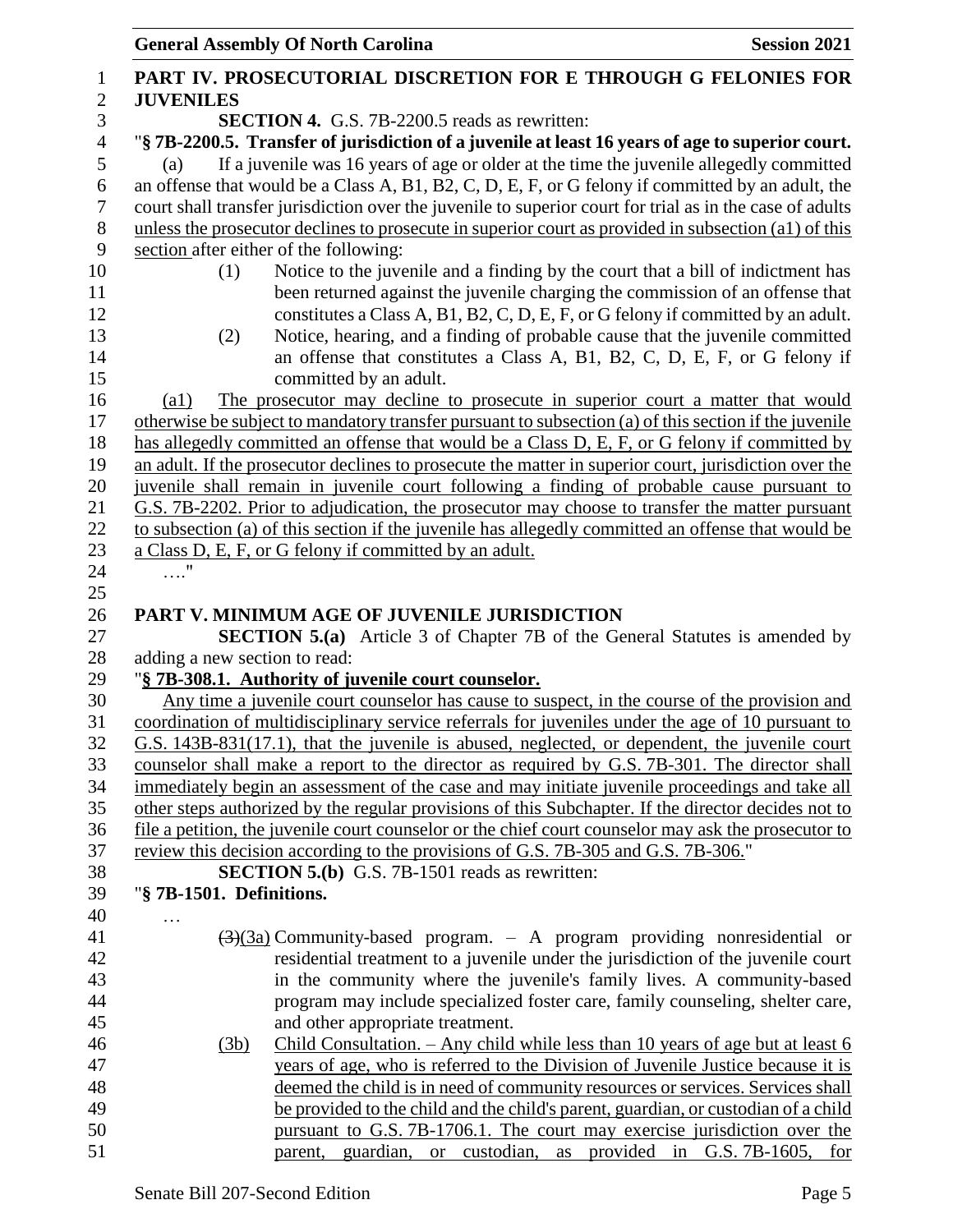|                               | <b>General Assembly Of North Carolina</b>                                                                                                                                                                                                                                                                                                                                                                                                                                                                                    | <b>Session 2021</b> |
|-------------------------------|------------------------------------------------------------------------------------------------------------------------------------------------------------------------------------------------------------------------------------------------------------------------------------------------------------------------------------------------------------------------------------------------------------------------------------------------------------------------------------------------------------------------------|---------------------|
| (3c)                          | noncompliance with recommended services. Child Consultation cases are<br>subject to confidentiality laws provided in Subchapter III of this Chapter.<br><u>Consultation complaint. – A complaint made against any child while less than</u><br>10 years of age but at least 6 years of age, alleged to have committed an<br>offense that would be considered a delinquent offense if committed by a<br>juvenile over the age of 10. These children shall be served by a Juvenile Court<br>Counselor as a Child Consultation. |                     |
| (7)                           | Delinquent juvenile. -                                                                                                                                                                                                                                                                                                                                                                                                                                                                                                       |                     |
|                               | Any juvenile who, while less than 16 years of age but at least $6-10$<br>a.<br>years of age, commits a crime or infraction under State law or under<br>an ordinance of local government, including violation of the motor<br>vehicle laws, or who commits indirect contempt by a juvenile as<br>defined in G.S. 5A-31.                                                                                                                                                                                                       |                     |
|                               | Any juvenile who, while less than 18 years of age but at least 16 years<br>$\mathbf b$ .<br>of age, commits a crime or an infraction under State law or under an<br>ordinance of local government, excluding all violations of the motor<br>vehicle laws under Chapter 20 of the General Statutes, or who commits<br>indirect contempt by a juvenile as defined in G.S. 5A-31.                                                                                                                                               |                     |
|                               |                                                                                                                                                                                                                                                                                                                                                                                                                                                                                                                              |                     |
|                               | <b>SECTION 5.(c)</b> Article 16 of Chapter 7B of the General Statutes is amended by                                                                                                                                                                                                                                                                                                                                                                                                                                          |                     |
| adding a new section to read: | "§ 7B-1605. Jurisdiction over parents in Child Consultations.                                                                                                                                                                                                                                                                                                                                                                                                                                                                |                     |
| (a)                           | The court has exclusive, original jurisdiction over the parent, guardian, or custodian                                                                                                                                                                                                                                                                                                                                                                                                                                       |                     |
|                               | of any child under the age of 10 who is receiving Child Consultation services.                                                                                                                                                                                                                                                                                                                                                                                                                                               |                     |
| (b)                           | When the court obtains jurisdiction over a parent, guardian, or custodian alleged to                                                                                                                                                                                                                                                                                                                                                                                                                                         |                     |
|                               | be in noncompliance with Child Consultation recommendations, jurisdiction shall continue for                                                                                                                                                                                                                                                                                                                                                                                                                                 |                     |
|                               | up to nine months or until terminated by order of the court."                                                                                                                                                                                                                                                                                                                                                                                                                                                                |                     |
|                               | SECTION 5.(d) G.S. 7B-1700.1 reads as rewritten:                                                                                                                                                                                                                                                                                                                                                                                                                                                                             |                     |
|                               | "§ 7B-1700.1. Duty to report abuse, neglect, dependency.                                                                                                                                                                                                                                                                                                                                                                                                                                                                     |                     |
|                               | Any time a juvenile court counselor or any person has cause to suspect that a juvenile or child<br>is abused, neglected, or dependent, or has died as the result of maltreatment, the juvenile court                                                                                                                                                                                                                                                                                                                         |                     |
|                               | counselor or the person shall make a report to the county department of social services as required                                                                                                                                                                                                                                                                                                                                                                                                                          |                     |
|                               | by G.S. 7B-301.G.S. 7B-301, or, in the case of a child under the age of 10 who is receiving                                                                                                                                                                                                                                                                                                                                                                                                                                  |                     |
|                               | service pursuant to G.S. $143B-831(17.1)$ , the juvenile court counselor shall make a report to the                                                                                                                                                                                                                                                                                                                                                                                                                          |                     |
|                               | director of the county department of social services as required by G.S. 7B-308.1."                                                                                                                                                                                                                                                                                                                                                                                                                                          |                     |
|                               | <b>SECTION 5.(e)</b> G.S. 7B-1701 reads as rewritten:                                                                                                                                                                                                                                                                                                                                                                                                                                                                        |                     |
|                               | "§ 7B-1701. Preliminary inquiry.                                                                                                                                                                                                                                                                                                                                                                                                                                                                                             |                     |
|                               | When a complaint is received, the juvenile court counselor shall make a preliminary                                                                                                                                                                                                                                                                                                                                                                                                                                          |                     |
|                               | determination as to whether the juvenile is within the jurisdiction of the court as a delinquent or                                                                                                                                                                                                                                                                                                                                                                                                                          |                     |
|                               | undisciplined juvenile. juvenile or is under 10 and shall be served as Child Consultation. If the                                                                                                                                                                                                                                                                                                                                                                                                                            |                     |
|                               | juvenile court counselor finds that the facts contained in the complaint do not state a case within<br>the jurisdiction of the court, that legal sufficiency has not been established, or that the matters                                                                                                                                                                                                                                                                                                                   |                     |
|                               | alleged are frivolous, the juvenile court counselor, without further inquiry, shall refuse                                                                                                                                                                                                                                                                                                                                                                                                                                   |                     |
|                               | authorization to file the complaint as a petition.juvenile petition, but may accept the complaint                                                                                                                                                                                                                                                                                                                                                                                                                            |                     |
|                               | or Child Consultation for a child under the age of 10.                                                                                                                                                                                                                                                                                                                                                                                                                                                                       |                     |
|                               | If a complaint against the juvenile has not been previously received, as determined by the                                                                                                                                                                                                                                                                                                                                                                                                                                   |                     |
|                               | juvenile court counselor, the juvenile court counselor shall make reasonable efforts to meet with                                                                                                                                                                                                                                                                                                                                                                                                                            |                     |

the juvenile and the juvenile's parent, guardian, or custodian if the offense is divertable.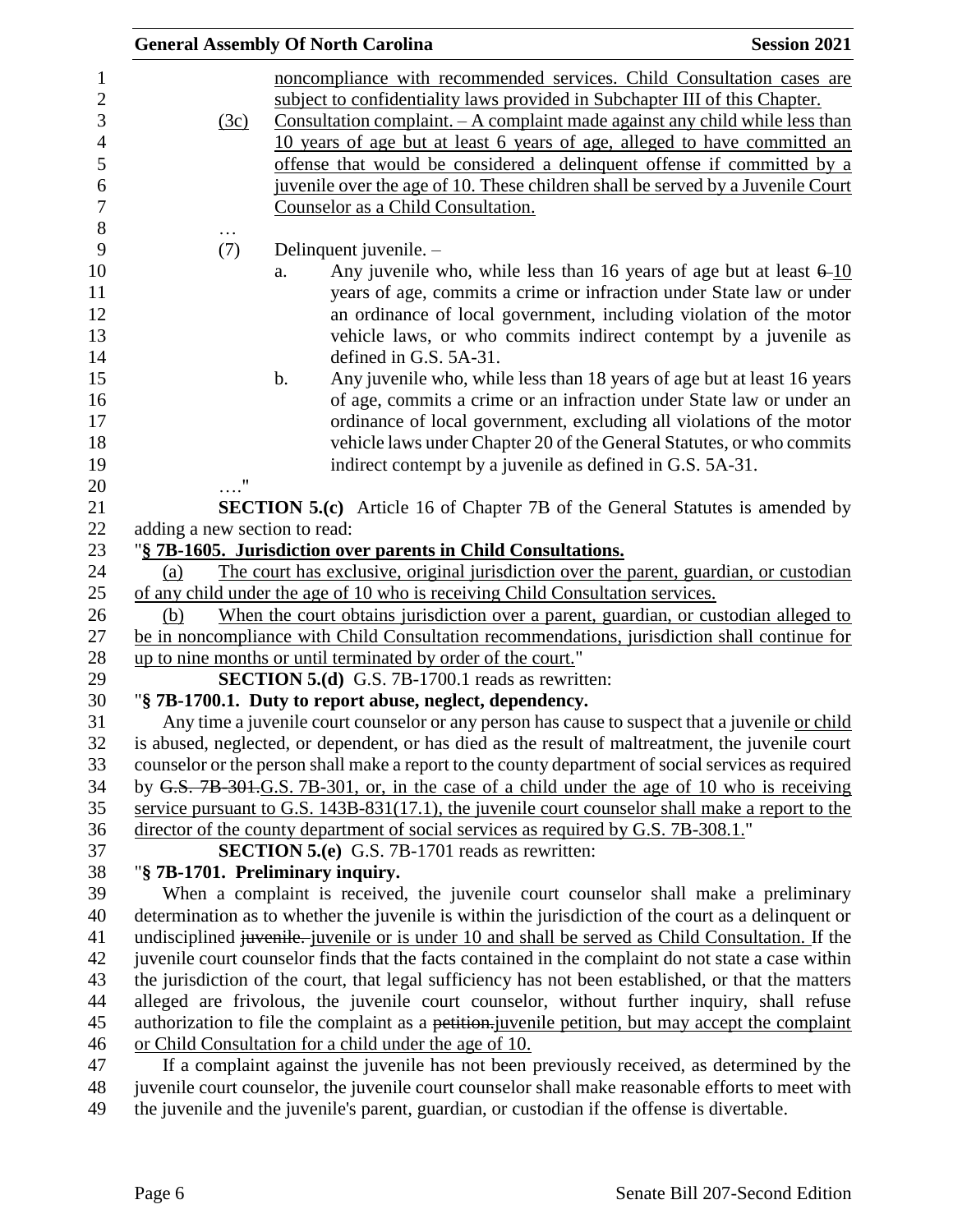| <b>General Assembly Of North Carolina</b><br><b>Session 2021</b>                                                                                                                         |
|------------------------------------------------------------------------------------------------------------------------------------------------------------------------------------------|
| When requested by the juvenile court counselor, the prosecutor shall assist in determining                                                                                               |
| the sufficiency of evidence as it affects the quantum of proof and the elements of                                                                                                       |
| offenses offenses for a delinquent or undisciplined complaint.                                                                                                                           |
| $\ldots$ "                                                                                                                                                                               |
| <b>SECTION 5.(f)</b> G.S. 7B-1703 reads as rewritten:                                                                                                                                    |
| "§ 7B-1703. Evaluation decision.                                                                                                                                                         |
| The juvenile court counselor shall complete evaluation of a complaint within 15 days<br>(a)                                                                                              |
| of receipt of the complaint, with an extension for a maximum of 15 additional days at the                                                                                                |
| discretion of the chief court counselor. The juvenile court counselor shall decide within this time                                                                                      |
| period whether a complaint shall be filed as a juvenile petition. petition or as a Child Consultation                                                                                    |
| complaint for a child under 10 years of age.                                                                                                                                             |
| Except as provided in G.S. 7B-1501(7) and G.S. 7B-1706, if the juvenile court<br>(b)                                                                                                     |
| counselor determines that a complaint should be filed as a petition, the counselor shall file the                                                                                        |
| petition as soon as practicable, but in any event within 15 days after the complaint is received,                                                                                        |
| with an extension for a maximum of 15 additional days at the discretion of the chief court                                                                                               |
| counselor. The juvenile court counselor shall assist the complainant when necessary with the                                                                                             |
| preparation and filing of the petition, complaint, shall include on it the date and the words                                                                                            |
| "Approved for Filing", shall sign it, and shall transmit it to the clerk of superior court.                                                                                              |
| If Except as provided in G.S. 7B-1705(7), if the juvenile court counselor determines<br>(c)                                                                                              |
| that a petition should not be filed, the juvenile court counselor shall notify the complainant and                                                                                       |
| the victim, if the complainant is not the victim, immediately in writing with specific reasons for                                                                                       |
| the decision, whether or not legal sufficiency was found, and whether the matter was closed or                                                                                           |
| diverted and retained, and shall include notice of the complainant's and victim's right to have the                                                                                      |
| decision reviewed by the prosecutor. The juvenile court counselor shall sign the complaint after                                                                                         |
| indicating on it:                                                                                                                                                                        |
| The date of the determination;<br>(1)                                                                                                                                                    |
| The words "Not Approved for Filing"; and<br>(2)                                                                                                                                          |
| Whether the matter is "Closed" or "Diverted and Retained".<br>(3)                                                                                                                        |
| Except as provided in G.S. 7B-1706, any complaint not approved for filing as a juvenile<br>petition shall be destroyed by the juvenile court counselor after holding the complaint for a |
| temporary period to allow review as provided in G.S. 7B-1705.                                                                                                                            |
| If the juvenile court counselor determines that the child under age 10 shall proceed to<br>(d)                                                                                           |
| receiving a Child Consultation, the juvenile court counselor shall obtain referral information."                                                                                         |
| <b>SECTION 5.(g)</b> Article 17 of Chapter 7B of the General Statutes is amended by                                                                                                      |
| adding a new section to read:                                                                                                                                                            |
| "§ 7B-1706.1. Child Consultation services.                                                                                                                                               |
| For a child under 10 years of age, the juvenile court counselor shall serve the child under a                                                                                            |
| Child Consultation for up to six months providing case management services. An extension of                                                                                              |
| Child Consultation services may be made for up to three months at the approval of the Chief                                                                                              |
| Court Counselor. As part of case management services, the juvenile court counselor shall provide                                                                                         |
| screenings, assessments, community resources, and programming to the child and the parent,                                                                                               |
| legal guardian, or custodian."                                                                                                                                                           |
| <b>SECTION 5.(h)</b> G.S. 7B-1805 reads as rewritten:                                                                                                                                    |
| "§ 7B-1805. Issuance of summons.                                                                                                                                                         |
| Immediately after a petition has been filed alleging that a juvenile is undisciplined or<br>(a)                                                                                          |
| delinquent, <u>or a petition</u> has been filed alleging that a parent, guardian, or custodian is in                                                                                     |
| noncompliance with Child Consultation recommendations, the clerk shall issue a summons to                                                                                                |
| the juvenile and to the parent, guardian, or custodian requiring them to appear for a hearing at                                                                                         |
| the time and place stated in the summons. A copy of the petition shall be attached to each                                                                                               |
| summons.                                                                                                                                                                                 |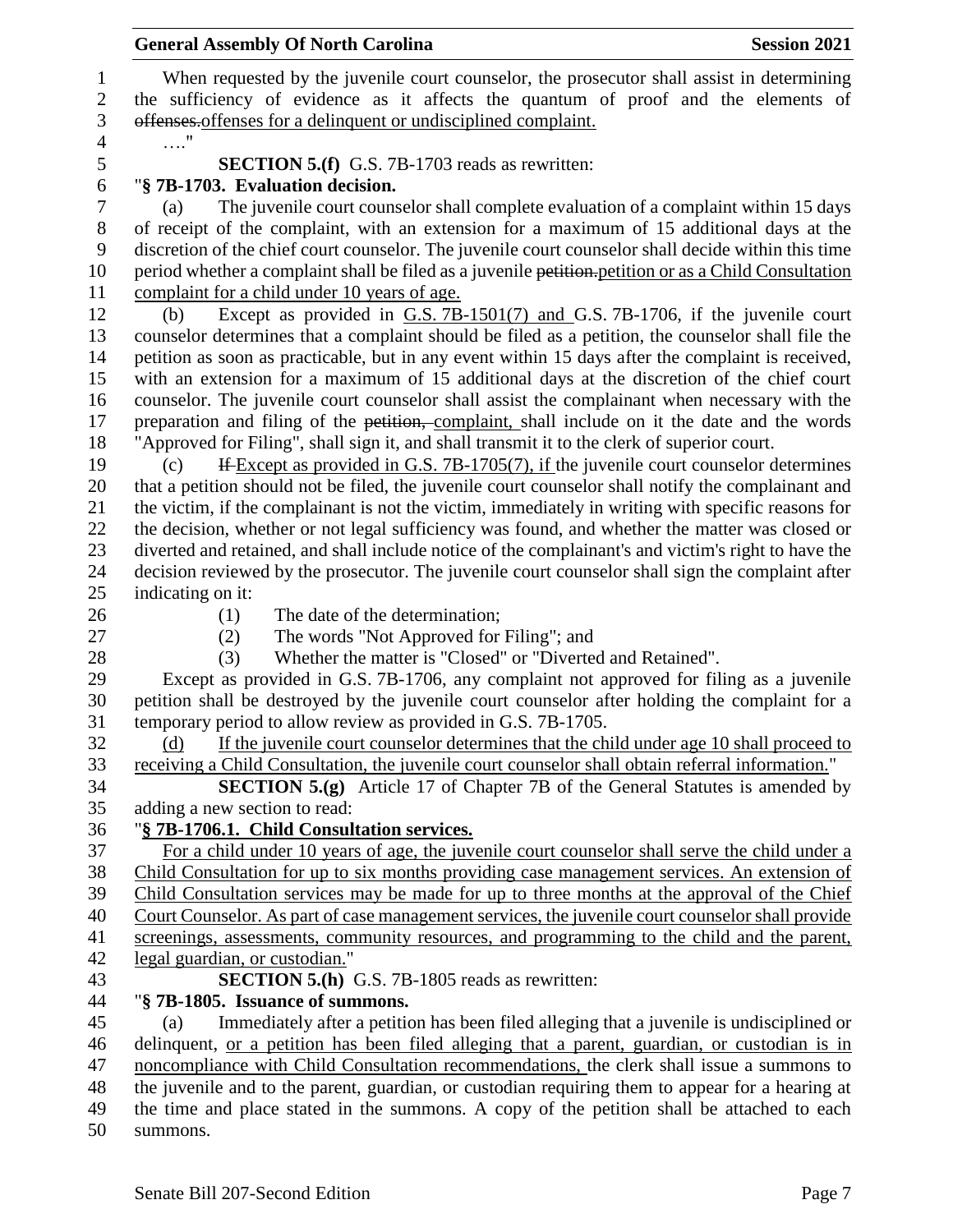|                           |            | <b>General Assembly Of North Carolina</b>                                                                                                                                                                                                                                                    | <b>Session 2021</b> |
|---------------------------|------------|----------------------------------------------------------------------------------------------------------------------------------------------------------------------------------------------------------------------------------------------------------------------------------------------|---------------------|
| (b)                       |            | A summons shall be on a printed form supplied by the Administrative Office of the                                                                                                                                                                                                            |                     |
| Courts and shall include: |            |                                                                                                                                                                                                                                                                                              |                     |
|                           | (1)        | Notice of the nature of the proceeding and the purpose of the hearing                                                                                                                                                                                                                        |                     |
|                           |            | scheduled on the summons.                                                                                                                                                                                                                                                                    |                     |
|                           | (2)        | Notice of any right to counsel and information about how to seek the<br>appointment of counsel prior to a hearing.                                                                                                                                                                           |                     |
|                           | (3)        | Notice that, if the court determines at the adjudicatory hearing that the                                                                                                                                                                                                                    |                     |
|                           |            | allegations of the petition are true, the court will conduct a dispositional<br>hearing and will have jurisdiction to enter orders affecting substantial rights<br>of the juvenile and of the parent, guardian, or custodian, including orders that:<br>Affect the juvenile's custody;<br>a. |                     |
|                           |            | Impose conditions on the juvenile;<br>$\mathbf b$ .                                                                                                                                                                                                                                          |                     |
|                           |            | Require that the juvenile receive medical, psychiatric, psychological,<br>$\mathbf{C}$ .<br>or other treatment and that the parent participate in the treatment;                                                                                                                             |                     |
|                           |            | Require the parent to undergo psychiatric, psychological, or other<br>d.<br>treatment or counseling;                                                                                                                                                                                         |                     |
|                           |            | Order the parent to pay for treatment that is ordered for the juvenile or<br>e.<br>the parent; and                                                                                                                                                                                           |                     |
|                           |            | f.<br>Order the parent to pay support for the juvenile for any period the                                                                                                                                                                                                                    |                     |
|                           |            | juvenile does not reside with the parent or to pay attorneys' fees or<br>other fees or expenses as ordered by the court.                                                                                                                                                                     |                     |
|                           | (4)        | Notice that the parent, guardian, or custodian shall be required to attend                                                                                                                                                                                                                   |                     |
|                           |            | scheduled hearings and that failure without reasonable cause to attend may                                                                                                                                                                                                                   |                     |
|                           |            | result in proceedings for contempt of court.                                                                                                                                                                                                                                                 |                     |
|                           | (5)        | Notice that the parent, guardian, or custodian shall be responsible for bringing                                                                                                                                                                                                             |                     |
|                           |            | the juvenile before the court at any hearing the juvenile is required to attend<br>and that failure without reasonable cause to bring the juvenile before the court                                                                                                                          |                     |
|                           |            | may result in proceedings for contempt of court.                                                                                                                                                                                                                                             |                     |
| (b1)                      |            | A summons issued for a petition alleging that a parent is in noncompliance with Child                                                                                                                                                                                                        |                     |
|                           |            | Consultation recommendations shall be on a printed form supplied by the Administrative Office                                                                                                                                                                                                |                     |
|                           |            | of the Courts and shall include:                                                                                                                                                                                                                                                             |                     |
|                           | <u>(1)</u> | Notice of the nature of the proceeding and the purpose of the hearing                                                                                                                                                                                                                        |                     |
|                           |            | scheduled on the summons.                                                                                                                                                                                                                                                                    |                     |
|                           | (2)        | Notice of any right to counsel.                                                                                                                                                                                                                                                              |                     |
|                           | (3)        | Notice that, if the court determines at the hearing that the allegations of the                                                                                                                                                                                                              |                     |
|                           |            | petition are true, the court will have jurisdiction to enter orders affecting<br>substantial rights of the parent, guardian, or custodian, including orders that:                                                                                                                            |                     |
|                           |            | Require the parent to attend evidence-based parenting classes.                                                                                                                                                                                                                               |                     |
|                           |            | <u>a.</u><br>Require that the child named in the consultation complaint receive<br><u>b.</u>                                                                                                                                                                                                 |                     |
|                           |            | medical, psychiatric, psychological, or other treatment and that the                                                                                                                                                                                                                         |                     |
|                           |            | parent participate in the treatment.                                                                                                                                                                                                                                                         |                     |
|                           |            | Require the parent to undergo psychiatric, psychological, or other<br>$\underline{c}$ .                                                                                                                                                                                                      |                     |
|                           |            | treatment or counseling.                                                                                                                                                                                                                                                                     |                     |
|                           |            | Order the parent to pay for treatment that is ordered for the child or the<br><u>d.</u>                                                                                                                                                                                                      |                     |
|                           |            | parent.                                                                                                                                                                                                                                                                                      |                     |
|                           | (4)        | Notice that the parent, guardian, or custodian shall be required to attend                                                                                                                                                                                                                   |                     |
|                           |            | scheduled hearings and that failure without reasonable cause to attend may                                                                                                                                                                                                                   |                     |
|                           |            | result in proceedings for contempt of court.                                                                                                                                                                                                                                                 |                     |
| (c)                       |            | The summons shall advise the parent, guardian, or custodian that upon service,                                                                                                                                                                                                               |                     |
|                           |            | jurisdiction over the parent, guardian, or custodian is obtained and that failure of the parent,                                                                                                                                                                                             |                     |
|                           |            | guardian, or custodian to appear or bring the juvenile before the court without reasonable cause                                                                                                                                                                                             |                     |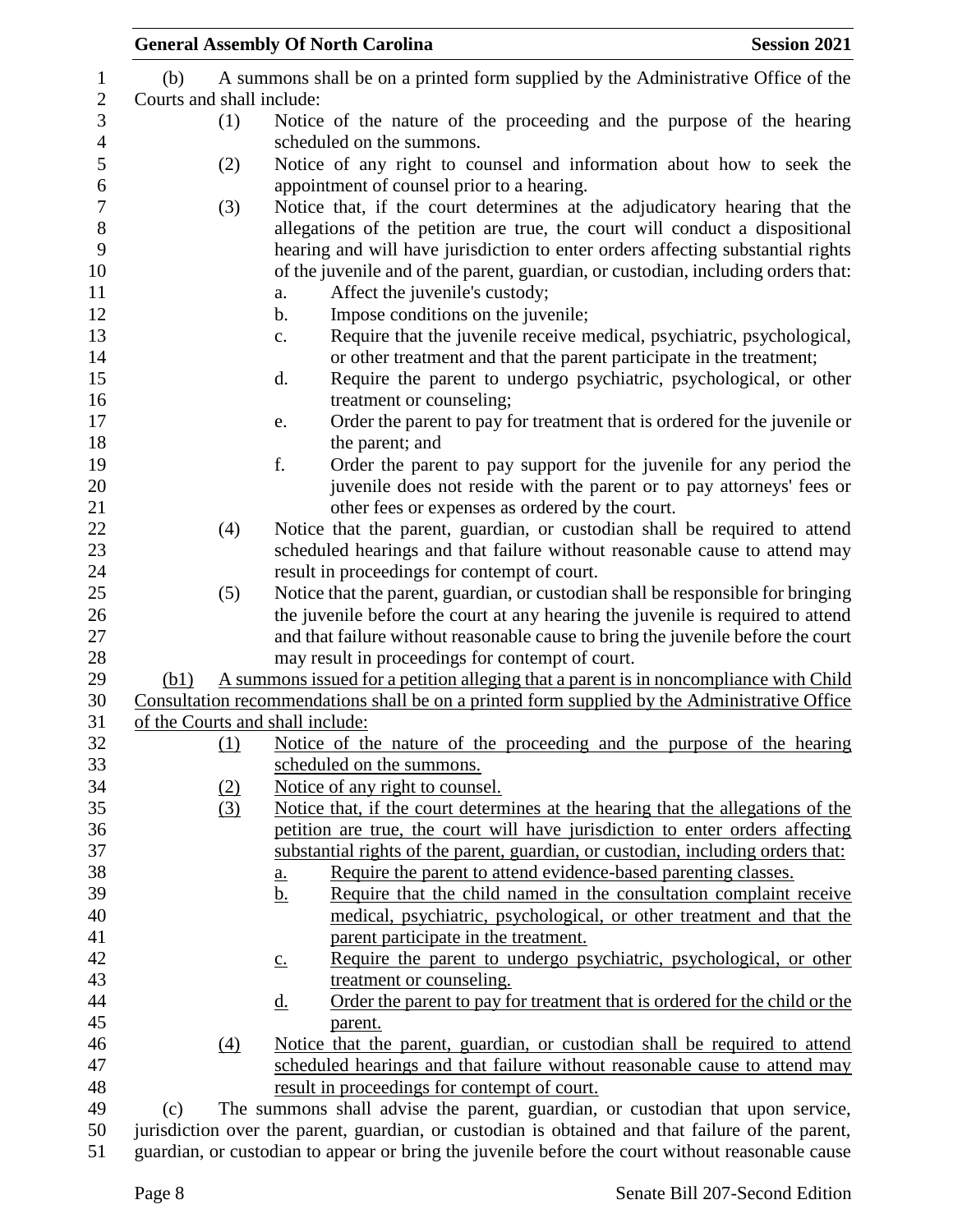#### **General Assembly Of North Carolina Session 2021**

 or to comply with any order of the court pursuant to Article 27 or Article 34A of this Chapter may cause the court to issue a show cause order for contempt. The summons shall contain the following language in bold type: "TO THE PARENT(S), GUARDIAN(S), OR CUSTODIAN(S): YOUR FAILURE TO APPEAR IN COURT FOR A SCHEDULED HEARING OR TO COMPLY WITH AN ORDER OF THE COURT MAY RESULT IN A FINDING OF CRIMINAL CONTEMPT. A PERSON HELD IN CRIMINAL CONTEMPT MAY BE SUBJECT TO IMPRISONMENT OF UP TO 30 DAYS, A FINE NOT TO EXCEED FIVE HUNDRED DOLLARS (\$500.00) OR BOTH." (d) A summons shall be directed to the person summoned to appear and shall be delivered to any person authorized to serve process." **SECTION 5.(i)** G.S. 7B-1806 reads as rewritten: "**§ 7B-1806. Service of summons.** 13 The When a petition has been filed alleging that a juvenile is undisciplined or delinquent, the summons and petition shall be personally served upon the parent, the guardian, or custodian and the juvenile not less than five days prior to the date of the scheduled hearing. When a petition has been filed alleging that a parent, guardian, or custodian is in noncompliance with Child Consultation recommendations, the summons and petition shall be personally served upon the parent, guardian, or custodian not less than five days prior to the date of the scheduled hearing. The time for service may be waived in the discretion of the court. If the parent, guardian, or custodian entitled to receive a summons cannot be found by a diligent effort, the court may authorize service of the summons and petition by mail or by publication. The cost of the service by publication shall be advanced by the petitioner and may be charged as court costs as the court may direct. The court may issue a show cause order for contempt against a parent, guardian, or custodian 25 who is personally served and fails without reasonable cause to appear and or to bring the juvenile before the court. The provisions of G.S. 15A-301(a), (c), (d), and (e) relating to criminal process apply to juvenile process; provided the period of time for return of an unserved summons is 30 days." **SECTION 5.(j)** G.S. 7B-2502 reads as rewritten: "**§ 7B-2502. Evaluation and treatment of undisciplined and delinquent juveniles.** (a) In any case, the court may order that the juvenile or child be examined by a physician, psychiatrist, psychologist, or other qualified expert as may be needed for the court to determine 33 the needs of the juvenile. juvenile or child. In the case of a juvenile adjudicated delinquent for committing an offense that involves the possession, use, sale, or delivery of alcohol or a controlled substance, the court shall require the juvenile to be tested for the use of controlled substances or alcohol within 30 days of the adjudication. In the case of any juvenile adjudicated delinquent, the court may, if it deems it necessary, require the juvenile to be tested for the use of controlled substances or alcohol. The results of these initial tests conducted pursuant to this subsection shall be used for evaluation and treatment purposes only. In placing a juvenile in out-of-home care under this section, the court shall also consider whether it is in the juvenile's best interest to remain in the juvenile's community of residence. (b) Upon completion of the examination, the court shall conduct a hearing to determine whether the juvenile or child is in need of medical, surgical, psychiatric, psychological, or other evaluation or treatment and who should pay the cost of the evaluation or treatment. The county manager, or any other person who is designated by the chair of the board of county commissioners, of the county of the juvenile's or child's residence shall be notified of the hearing, and allowed to be heard. If the court finds the juvenile or child to be in need of medical, surgical, psychiatric, psychological, or other evaluation or treatment, the court shall permit the parent, guardian, custodian, or other responsible persons to arrange for evaluation or treatment. If the parent, guardian, or custodian declines or is unable to make necessary arrangements, the court may order the needed evaluation or treatment, surgery, or care, and the court may order the parent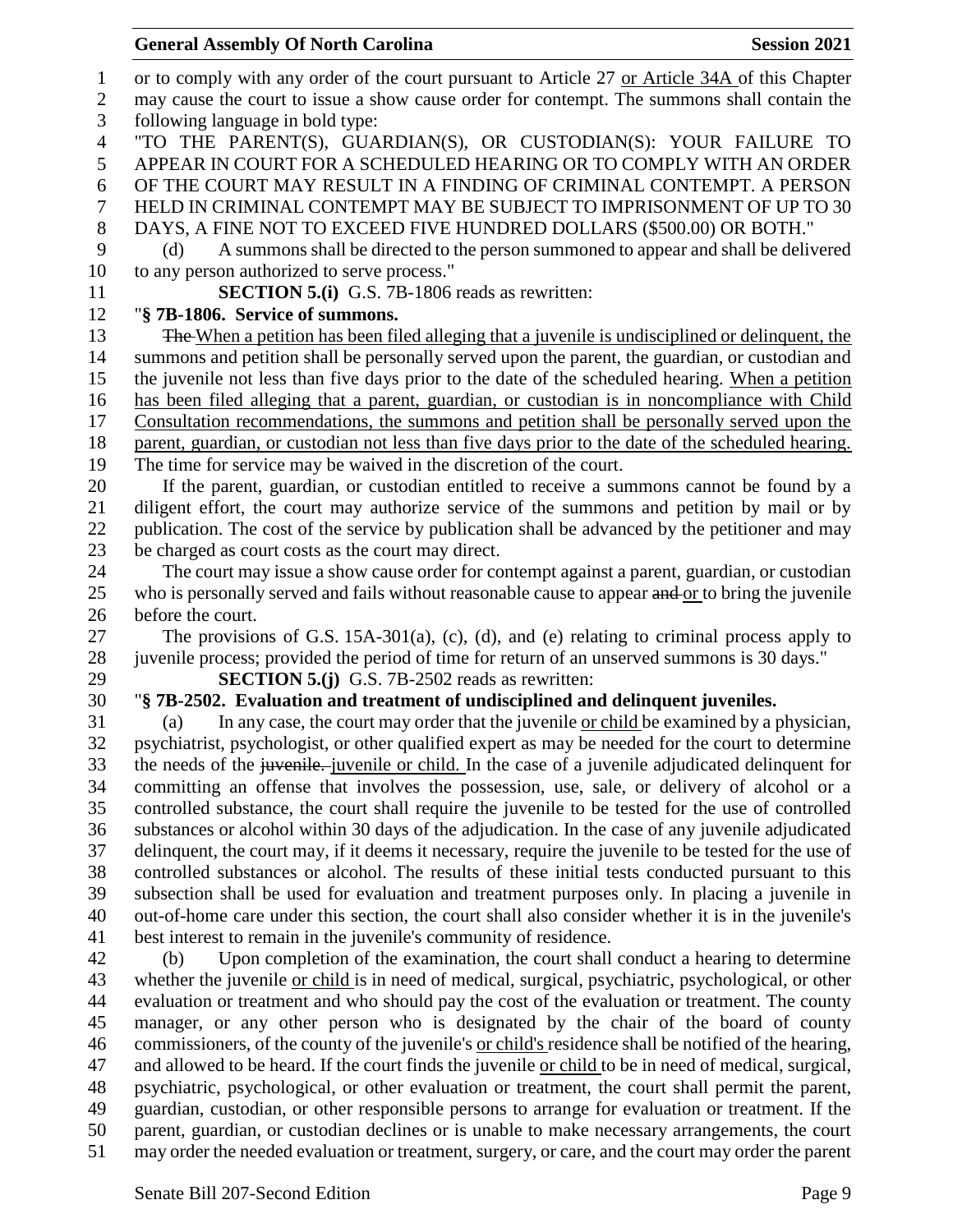to pay the cost of the care pursuant to Article 27 or Article 34A of this Chapter. If the court finds the parent is unable to pay the cost of evaluation or treatment, the court shall order the county to arrange for evaluation or treatment of the juvenile or child and to pay for the cost of the evaluation or treatment. The county department of social services shall recommend the facility that will provide the juvenile with evaluation or treatment.

 (c) If the court believes, or if there is evidence presented to the effect that the juvenile or child has a mental illness or a developmental disability, the court shall refer the juvenile or child to the area mental health, developmental disabilities, and substance abuse services director for appropriate action. A juvenile or child shall not be committed directly to a State hospital or State developmental center, and orders purporting to commit a juvenile or child directly to a State hospital or State developmental center, except for an examination to determine capacity to proceed, are void and of no effect. The area mental health, developmental disabilities, and substance abuse director is responsible for arranging an interdisciplinary evaluation of the juvenile and mobilizing resources to meet the juvenile's or child's needs. If institutionalization is 15 determined to be the best service for the juvenile, juvenile or child, admission shall be with the voluntary consent of the parent, guardian, or custodian. If the parent, guardian, or custodian refuses to consent to institutionalization after it is recommended by the area mental health, developmental disabilities, and substance abuse director, the signature and consent of the court may be substituted for that purpose. In all cases in which a regional mental hospital refuses admission to a juvenile or child referred for admission by the court and an area mental health, developmental disabilities, and substance abuse director or discharges a juvenile or child previously admitted on court referral prior to completion of the juvenile's or child's treatment, the hospital shall submit to the court a written report setting out the reasons for denial of admission or discharge and setting out the juvenile's or child's diagnosis, indications of mental illness, indications of need for treatment, and a statement as to the location of any facility known to have a treatment program for the juvenile or child in question."

 **SECTION 5.(k)** Chapter 7B of the General Statutes is amended by adding a new Article to read:

 "Article 34A. "Authority over Parents, Guardians, or Custodians of Juveniles under 10 Years of Age. "**§ 7B-3405. Attend all scheduled meetings with juvenile court counselor.** The parent, guardian, or custodian of a child under the age of 10 shall attend all scheduled meetings with the juvenile court counselor provided sufficient notice of the meeting was given to the parent, guardian, or custodian. "**§ 7B-3406. Attend evidence-based parenting classes.** The juvenile court counselor may direct the parent, guardian, or custodian of a child who is under 10 years of age to attend evidence-based parenting classes if those classes are available in the district in which the parent, guardian, or custodian resides. "**§ 7B-3407. Medical, surgical, psychiatric, or psychological evaluation or treatment of juvenile or parent.** (a) The juvenile court counselor shall work with the parent, guardian, or custodian of the 42 child to obtain for the child any medical, surgical, psychiatric, psychological, or other evaluation or treatment pursuant to G.S. 7B-2502 as needed or recommended. The juvenile court counselor shall work with the parent, guardian, or custodian of the child and other funding resources to find a means for paying for such services, including helping the parent, guardian, or custodian of the child to apply for Health Choice and/or Medicaid. (b) The juvenile court counselor, with written recommendations of a qualified physician, surgeon, or mental health provider, shall advise the parent, guardian, or custodian of the child to be directly involved in the child's evaluation or treatment and participate in medical, psychiatric, psychological, or other evaluation or treatment of the child if it is determined to be in the best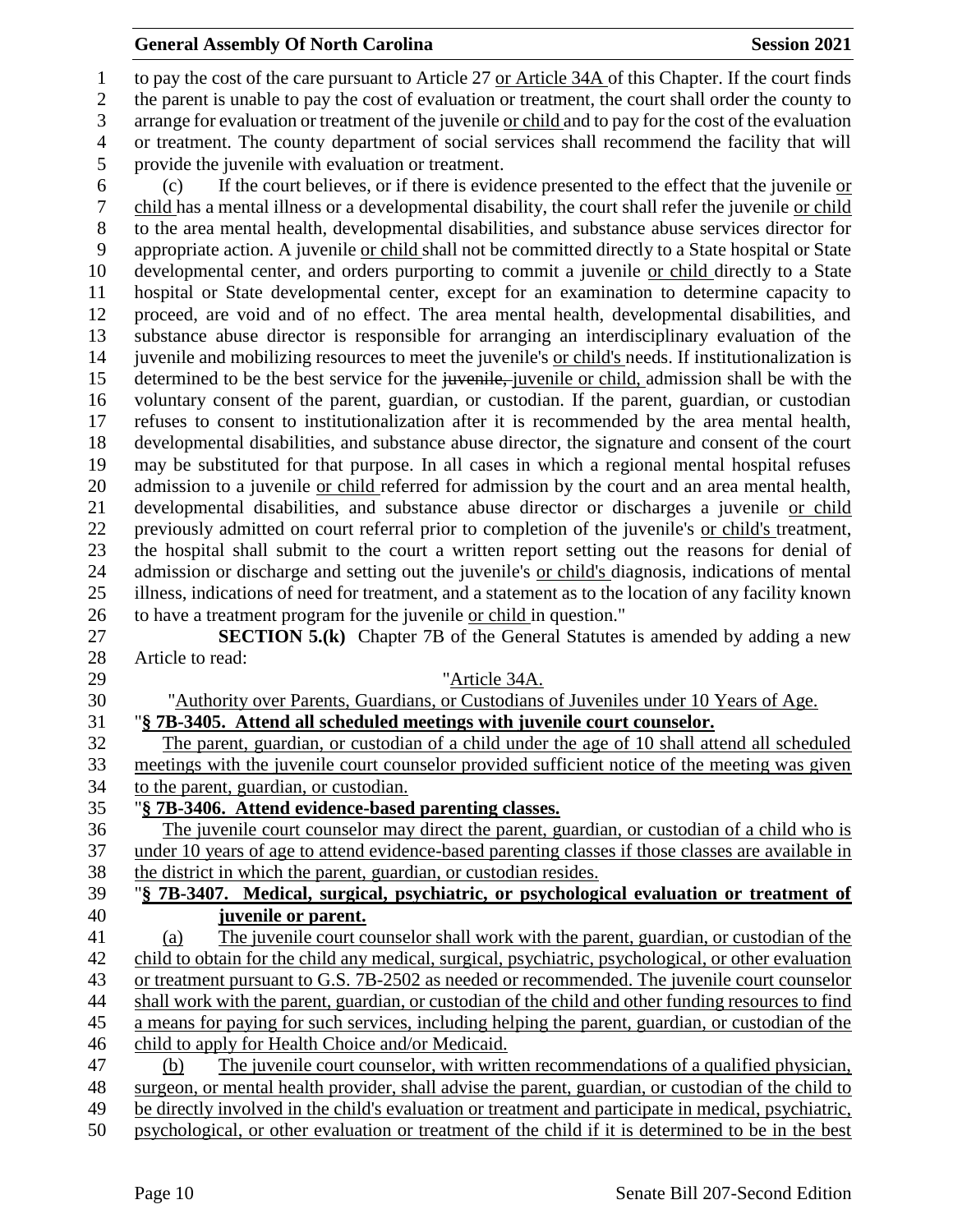| interests of the child. The cost of the evaluation or treatment shall be paid pursuant to<br>1<br>$\overline{c}$<br>G.S. 7B-2502.<br>3<br>The juvenile court counselor may recommend the parent, guardian, or custodian of<br>(c)<br>$\overline{4}$<br>the child to undergo psychiatric, psychological, or other evaluation or treatment or counseling<br>5<br>6<br>$\boldsymbol{7}$<br>of a Child Consultation.<br>$8\,$<br>(d)<br>9<br>10<br>11<br>12<br>or treatment recommended for the parent, guardian, or custodian of the child.<br>13<br>14<br>under 10 years of age.<br>15<br>The juvenile court counselor may assist the parent, guardian, or custodian of a child<br>(a)<br>under the age of 10, to the extent that person is able to do so, with transportation for a child and/or<br>16<br>17<br>parent, guardian, or custodian of the child to keep an appointment or to comply with the<br>18<br>recommendations of the juvenile court counselor.<br>19<br>If the parent, guardian, or custodian of the child fails to comply with the<br>(b)<br>20<br>recommendations of the juvenile court counselor, the juvenile court counselor may file a petition<br>alleging the parent, guardian, or custodian to be in noncompliance with the Child Consultation<br>21<br>22<br>recommendations. The petition shall contain the name, date of birth, and address of the parent,<br>23<br>guardian, or custodian; the name and address of the child; and allege the facts that invoke<br>24<br>jurisdiction over the parent, guardian, or custodian for noncompliance with the Child<br>25<br>Consultation recommendations. The petition shall be entitled "In Re (last name of parent,<br>26<br>guardian, or custodian)" and shall be signed by the juvenile court counselor and verified before<br>27<br>an official authorized to administer oaths. Sufficient copies of the petition shall be prepared so<br>28<br>that copies will be available for the parent, guardian, or custodian, for the juvenile court<br>29<br>counselor, for the prosecutor, and for any person determined by the court to be a necessary party.<br>30<br>A summons shall be issued and served pursuant to G.S. 7B-1805 and G.S. 7B-1806. The clerk<br>shall provide notice of any hearing on the petition as provided in G.S. 7B-1807.<br>31<br>32<br>(c)<br>33<br>34<br>35<br>36<br>37<br>identified as the Child and Family Team, and all local community agencies involved with the<br>38<br>child and family shall be invited to all meetings scheduled with the child and parent, guardian,<br>39<br>or custodian of the child.<br>40<br>"§ 7B-3409. Hearing on noncompliance with Child Consultation recommendations.<br>A hearing on a petition filed against a parent, guardian, or custodian pursuant to<br>41<br>(a)<br>G.S. 7B-2804(b) shall be held within 30 days of the filing of the petition in the judicial district<br>42<br>43<br>in which the parent resides.<br>44<br>(b)<br>The court shall receive testimony and shall allow the parent, guardian, or custodian<br>an opportunity to introduce evidence, to be heard on their own behalf, and to examine witnesses.<br>45<br>46<br>The State shall bear the burden to prove the allegations of noncompliance by the greater weight<br>of the evidence. The hearing may be informal, and the court shall not be bound by the usual rules<br>47 | <b>General Assembly Of North Carolina</b><br><b>Session 2021</b>                                     |
|---------------------------------------------------------------------------------------------------------------------------------------------------------------------------------------------------------------------------------------------------------------------------------------------------------------------------------------------------------------------------------------------------------------------------------------------------------------------------------------------------------------------------------------------------------------------------------------------------------------------------------------------------------------------------------------------------------------------------------------------------------------------------------------------------------------------------------------------------------------------------------------------------------------------------------------------------------------------------------------------------------------------------------------------------------------------------------------------------------------------------------------------------------------------------------------------------------------------------------------------------------------------------------------------------------------------------------------------------------------------------------------------------------------------------------------------------------------------------------------------------------------------------------------------------------------------------------------------------------------------------------------------------------------------------------------------------------------------------------------------------------------------------------------------------------------------------------------------------------------------------------------------------------------------------------------------------------------------------------------------------------------------------------------------------------------------------------------------------------------------------------------------------------------------------------------------------------------------------------------------------------------------------------------------------------------------------------------------------------------------------------------------------------------------------------------------------------------------------------------------------------------------------------------------------------------------------------------------------------------------------------------------------------------------------------------------------------------------------------------------------------------------------------------------------------------------------------------------------------------------------------------------------------------------------------------------------------------------------------------------------------------------------------------------------------------------------------------------------------------------------------------------------------------------------------------------------------------------------------------------------------------------------------------------------------------------------------------------------------------------------------------------------------------|------------------------------------------------------------------------------------------------------|
|                                                                                                                                                                                                                                                                                                                                                                                                                                                                                                                                                                                                                                                                                                                                                                                                                                                                                                                                                                                                                                                                                                                                                                                                                                                                                                                                                                                                                                                                                                                                                                                                                                                                                                                                                                                                                                                                                                                                                                                                                                                                                                                                                                                                                                                                                                                                                                                                                                                                                                                                                                                                                                                                                                                                                                                                                                                                                                                                                                                                                                                                                                                                                                                                                                                                                                                                                                                                               |                                                                                                      |
|                                                                                                                                                                                                                                                                                                                                                                                                                                                                                                                                                                                                                                                                                                                                                                                                                                                                                                                                                                                                                                                                                                                                                                                                                                                                                                                                                                                                                                                                                                                                                                                                                                                                                                                                                                                                                                                                                                                                                                                                                                                                                                                                                                                                                                                                                                                                                                                                                                                                                                                                                                                                                                                                                                                                                                                                                                                                                                                                                                                                                                                                                                                                                                                                                                                                                                                                                                                                               |                                                                                                      |
|                                                                                                                                                                                                                                                                                                                                                                                                                                                                                                                                                                                                                                                                                                                                                                                                                                                                                                                                                                                                                                                                                                                                                                                                                                                                                                                                                                                                                                                                                                                                                                                                                                                                                                                                                                                                                                                                                                                                                                                                                                                                                                                                                                                                                                                                                                                                                                                                                                                                                                                                                                                                                                                                                                                                                                                                                                                                                                                                                                                                                                                                                                                                                                                                                                                                                                                                                                                                               |                                                                                                      |
|                                                                                                                                                                                                                                                                                                                                                                                                                                                                                                                                                                                                                                                                                                                                                                                                                                                                                                                                                                                                                                                                                                                                                                                                                                                                                                                                                                                                                                                                                                                                                                                                                                                                                                                                                                                                                                                                                                                                                                                                                                                                                                                                                                                                                                                                                                                                                                                                                                                                                                                                                                                                                                                                                                                                                                                                                                                                                                                                                                                                                                                                                                                                                                                                                                                                                                                                                                                                               |                                                                                                      |
|                                                                                                                                                                                                                                                                                                                                                                                                                                                                                                                                                                                                                                                                                                                                                                                                                                                                                                                                                                                                                                                                                                                                                                                                                                                                                                                                                                                                                                                                                                                                                                                                                                                                                                                                                                                                                                                                                                                                                                                                                                                                                                                                                                                                                                                                                                                                                                                                                                                                                                                                                                                                                                                                                                                                                                                                                                                                                                                                                                                                                                                                                                                                                                                                                                                                                                                                                                                                               | with written orders or recommendations from a qualified mental or physical health provider           |
|                                                                                                                                                                                                                                                                                                                                                                                                                                                                                                                                                                                                                                                                                                                                                                                                                                                                                                                                                                                                                                                                                                                                                                                                                                                                                                                                                                                                                                                                                                                                                                                                                                                                                                                                                                                                                                                                                                                                                                                                                                                                                                                                                                                                                                                                                                                                                                                                                                                                                                                                                                                                                                                                                                                                                                                                                                                                                                                                                                                                                                                                                                                                                                                                                                                                                                                                                                                                               | directed toward remedying behaviors or conditions that led to or contributed to the child's receipt  |
|                                                                                                                                                                                                                                                                                                                                                                                                                                                                                                                                                                                                                                                                                                                                                                                                                                                                                                                                                                                                                                                                                                                                                                                                                                                                                                                                                                                                                                                                                                                                                                                                                                                                                                                                                                                                                                                                                                                                                                                                                                                                                                                                                                                                                                                                                                                                                                                                                                                                                                                                                                                                                                                                                                                                                                                                                                                                                                                                                                                                                                                                                                                                                                                                                                                                                                                                                                                                               |                                                                                                      |
|                                                                                                                                                                                                                                                                                                                                                                                                                                                                                                                                                                                                                                                                                                                                                                                                                                                                                                                                                                                                                                                                                                                                                                                                                                                                                                                                                                                                                                                                                                                                                                                                                                                                                                                                                                                                                                                                                                                                                                                                                                                                                                                                                                                                                                                                                                                                                                                                                                                                                                                                                                                                                                                                                                                                                                                                                                                                                                                                                                                                                                                                                                                                                                                                                                                                                                                                                                                                               | With written orders or recommendations from a qualified mental or physical health                    |
|                                                                                                                                                                                                                                                                                                                                                                                                                                                                                                                                                                                                                                                                                                                                                                                                                                                                                                                                                                                                                                                                                                                                                                                                                                                                                                                                                                                                                                                                                                                                                                                                                                                                                                                                                                                                                                                                                                                                                                                                                                                                                                                                                                                                                                                                                                                                                                                                                                                                                                                                                                                                                                                                                                                                                                                                                                                                                                                                                                                                                                                                                                                                                                                                                                                                                                                                                                                                               | provider, the juvenile court counselor may recommend the parent, guardian, or custodian of the       |
|                                                                                                                                                                                                                                                                                                                                                                                                                                                                                                                                                                                                                                                                                                                                                                                                                                                                                                                                                                                                                                                                                                                                                                                                                                                                                                                                                                                                                                                                                                                                                                                                                                                                                                                                                                                                                                                                                                                                                                                                                                                                                                                                                                                                                                                                                                                                                                                                                                                                                                                                                                                                                                                                                                                                                                                                                                                                                                                                                                                                                                                                                                                                                                                                                                                                                                                                                                                                               | child to seek funding through the Division of Juvenile Justice and/or the local management entity    |
|                                                                                                                                                                                                                                                                                                                                                                                                                                                                                                                                                                                                                                                                                                                                                                                                                                                                                                                                                                                                                                                                                                                                                                                                                                                                                                                                                                                                                                                                                                                                                                                                                                                                                                                                                                                                                                                                                                                                                                                                                                                                                                                                                                                                                                                                                                                                                                                                                                                                                                                                                                                                                                                                                                                                                                                                                                                                                                                                                                                                                                                                                                                                                                                                                                                                                                                                                                                                               | and managed care organization that serves the catchment area to pay the cost of any evaluation       |
|                                                                                                                                                                                                                                                                                                                                                                                                                                                                                                                                                                                                                                                                                                                                                                                                                                                                                                                                                                                                                                                                                                                                                                                                                                                                                                                                                                                                                                                                                                                                                                                                                                                                                                                                                                                                                                                                                                                                                                                                                                                                                                                                                                                                                                                                                                                                                                                                                                                                                                                                                                                                                                                                                                                                                                                                                                                                                                                                                                                                                                                                                                                                                                                                                                                                                                                                                                                                               |                                                                                                      |
|                                                                                                                                                                                                                                                                                                                                                                                                                                                                                                                                                                                                                                                                                                                                                                                                                                                                                                                                                                                                                                                                                                                                                                                                                                                                                                                                                                                                                                                                                                                                                                                                                                                                                                                                                                                                                                                                                                                                                                                                                                                                                                                                                                                                                                                                                                                                                                                                                                                                                                                                                                                                                                                                                                                                                                                                                                                                                                                                                                                                                                                                                                                                                                                                                                                                                                                                                                                                               | "§ 7B-3408. Compliance with recommendations of the juvenile court counselor for children             |
|                                                                                                                                                                                                                                                                                                                                                                                                                                                                                                                                                                                                                                                                                                                                                                                                                                                                                                                                                                                                                                                                                                                                                                                                                                                                                                                                                                                                                                                                                                                                                                                                                                                                                                                                                                                                                                                                                                                                                                                                                                                                                                                                                                                                                                                                                                                                                                                                                                                                                                                                                                                                                                                                                                                                                                                                                                                                                                                                                                                                                                                                                                                                                                                                                                                                                                                                                                                                               |                                                                                                      |
|                                                                                                                                                                                                                                                                                                                                                                                                                                                                                                                                                                                                                                                                                                                                                                                                                                                                                                                                                                                                                                                                                                                                                                                                                                                                                                                                                                                                                                                                                                                                                                                                                                                                                                                                                                                                                                                                                                                                                                                                                                                                                                                                                                                                                                                                                                                                                                                                                                                                                                                                                                                                                                                                                                                                                                                                                                                                                                                                                                                                                                                                                                                                                                                                                                                                                                                                                                                                               |                                                                                                      |
|                                                                                                                                                                                                                                                                                                                                                                                                                                                                                                                                                                                                                                                                                                                                                                                                                                                                                                                                                                                                                                                                                                                                                                                                                                                                                                                                                                                                                                                                                                                                                                                                                                                                                                                                                                                                                                                                                                                                                                                                                                                                                                                                                                                                                                                                                                                                                                                                                                                                                                                                                                                                                                                                                                                                                                                                                                                                                                                                                                                                                                                                                                                                                                                                                                                                                                                                                                                                               |                                                                                                      |
|                                                                                                                                                                                                                                                                                                                                                                                                                                                                                                                                                                                                                                                                                                                                                                                                                                                                                                                                                                                                                                                                                                                                                                                                                                                                                                                                                                                                                                                                                                                                                                                                                                                                                                                                                                                                                                                                                                                                                                                                                                                                                                                                                                                                                                                                                                                                                                                                                                                                                                                                                                                                                                                                                                                                                                                                                                                                                                                                                                                                                                                                                                                                                                                                                                                                                                                                                                                                               |                                                                                                      |
|                                                                                                                                                                                                                                                                                                                                                                                                                                                                                                                                                                                                                                                                                                                                                                                                                                                                                                                                                                                                                                                                                                                                                                                                                                                                                                                                                                                                                                                                                                                                                                                                                                                                                                                                                                                                                                                                                                                                                                                                                                                                                                                                                                                                                                                                                                                                                                                                                                                                                                                                                                                                                                                                                                                                                                                                                                                                                                                                                                                                                                                                                                                                                                                                                                                                                                                                                                                                               |                                                                                                      |
|                                                                                                                                                                                                                                                                                                                                                                                                                                                                                                                                                                                                                                                                                                                                                                                                                                                                                                                                                                                                                                                                                                                                                                                                                                                                                                                                                                                                                                                                                                                                                                                                                                                                                                                                                                                                                                                                                                                                                                                                                                                                                                                                                                                                                                                                                                                                                                                                                                                                                                                                                                                                                                                                                                                                                                                                                                                                                                                                                                                                                                                                                                                                                                                                                                                                                                                                                                                                               |                                                                                                      |
|                                                                                                                                                                                                                                                                                                                                                                                                                                                                                                                                                                                                                                                                                                                                                                                                                                                                                                                                                                                                                                                                                                                                                                                                                                                                                                                                                                                                                                                                                                                                                                                                                                                                                                                                                                                                                                                                                                                                                                                                                                                                                                                                                                                                                                                                                                                                                                                                                                                                                                                                                                                                                                                                                                                                                                                                                                                                                                                                                                                                                                                                                                                                                                                                                                                                                                                                                                                                               |                                                                                                      |
|                                                                                                                                                                                                                                                                                                                                                                                                                                                                                                                                                                                                                                                                                                                                                                                                                                                                                                                                                                                                                                                                                                                                                                                                                                                                                                                                                                                                                                                                                                                                                                                                                                                                                                                                                                                                                                                                                                                                                                                                                                                                                                                                                                                                                                                                                                                                                                                                                                                                                                                                                                                                                                                                                                                                                                                                                                                                                                                                                                                                                                                                                                                                                                                                                                                                                                                                                                                                               |                                                                                                      |
|                                                                                                                                                                                                                                                                                                                                                                                                                                                                                                                                                                                                                                                                                                                                                                                                                                                                                                                                                                                                                                                                                                                                                                                                                                                                                                                                                                                                                                                                                                                                                                                                                                                                                                                                                                                                                                                                                                                                                                                                                                                                                                                                                                                                                                                                                                                                                                                                                                                                                                                                                                                                                                                                                                                                                                                                                                                                                                                                                                                                                                                                                                                                                                                                                                                                                                                                                                                                               |                                                                                                      |
|                                                                                                                                                                                                                                                                                                                                                                                                                                                                                                                                                                                                                                                                                                                                                                                                                                                                                                                                                                                                                                                                                                                                                                                                                                                                                                                                                                                                                                                                                                                                                                                                                                                                                                                                                                                                                                                                                                                                                                                                                                                                                                                                                                                                                                                                                                                                                                                                                                                                                                                                                                                                                                                                                                                                                                                                                                                                                                                                                                                                                                                                                                                                                                                                                                                                                                                                                                                                               |                                                                                                      |
|                                                                                                                                                                                                                                                                                                                                                                                                                                                                                                                                                                                                                                                                                                                                                                                                                                                                                                                                                                                                                                                                                                                                                                                                                                                                                                                                                                                                                                                                                                                                                                                                                                                                                                                                                                                                                                                                                                                                                                                                                                                                                                                                                                                                                                                                                                                                                                                                                                                                                                                                                                                                                                                                                                                                                                                                                                                                                                                                                                                                                                                                                                                                                                                                                                                                                                                                                                                                               |                                                                                                      |
|                                                                                                                                                                                                                                                                                                                                                                                                                                                                                                                                                                                                                                                                                                                                                                                                                                                                                                                                                                                                                                                                                                                                                                                                                                                                                                                                                                                                                                                                                                                                                                                                                                                                                                                                                                                                                                                                                                                                                                                                                                                                                                                                                                                                                                                                                                                                                                                                                                                                                                                                                                                                                                                                                                                                                                                                                                                                                                                                                                                                                                                                                                                                                                                                                                                                                                                                                                                                               |                                                                                                      |
|                                                                                                                                                                                                                                                                                                                                                                                                                                                                                                                                                                                                                                                                                                                                                                                                                                                                                                                                                                                                                                                                                                                                                                                                                                                                                                                                                                                                                                                                                                                                                                                                                                                                                                                                                                                                                                                                                                                                                                                                                                                                                                                                                                                                                                                                                                                                                                                                                                                                                                                                                                                                                                                                                                                                                                                                                                                                                                                                                                                                                                                                                                                                                                                                                                                                                                                                                                                                               |                                                                                                      |
|                                                                                                                                                                                                                                                                                                                                                                                                                                                                                                                                                                                                                                                                                                                                                                                                                                                                                                                                                                                                                                                                                                                                                                                                                                                                                                                                                                                                                                                                                                                                                                                                                                                                                                                                                                                                                                                                                                                                                                                                                                                                                                                                                                                                                                                                                                                                                                                                                                                                                                                                                                                                                                                                                                                                                                                                                                                                                                                                                                                                                                                                                                                                                                                                                                                                                                                                                                                                               |                                                                                                      |
|                                                                                                                                                                                                                                                                                                                                                                                                                                                                                                                                                                                                                                                                                                                                                                                                                                                                                                                                                                                                                                                                                                                                                                                                                                                                                                                                                                                                                                                                                                                                                                                                                                                                                                                                                                                                                                                                                                                                                                                                                                                                                                                                                                                                                                                                                                                                                                                                                                                                                                                                                                                                                                                                                                                                                                                                                                                                                                                                                                                                                                                                                                                                                                                                                                                                                                                                                                                                               |                                                                                                      |
|                                                                                                                                                                                                                                                                                                                                                                                                                                                                                                                                                                                                                                                                                                                                                                                                                                                                                                                                                                                                                                                                                                                                                                                                                                                                                                                                                                                                                                                                                                                                                                                                                                                                                                                                                                                                                                                                                                                                                                                                                                                                                                                                                                                                                                                                                                                                                                                                                                                                                                                                                                                                                                                                                                                                                                                                                                                                                                                                                                                                                                                                                                                                                                                                                                                                                                                                                                                                               |                                                                                                      |
|                                                                                                                                                                                                                                                                                                                                                                                                                                                                                                                                                                                                                                                                                                                                                                                                                                                                                                                                                                                                                                                                                                                                                                                                                                                                                                                                                                                                                                                                                                                                                                                                                                                                                                                                                                                                                                                                                                                                                                                                                                                                                                                                                                                                                                                                                                                                                                                                                                                                                                                                                                                                                                                                                                                                                                                                                                                                                                                                                                                                                                                                                                                                                                                                                                                                                                                                                                                                               |                                                                                                      |
|                                                                                                                                                                                                                                                                                                                                                                                                                                                                                                                                                                                                                                                                                                                                                                                                                                                                                                                                                                                                                                                                                                                                                                                                                                                                                                                                                                                                                                                                                                                                                                                                                                                                                                                                                                                                                                                                                                                                                                                                                                                                                                                                                                                                                                                                                                                                                                                                                                                                                                                                                                                                                                                                                                                                                                                                                                                                                                                                                                                                                                                                                                                                                                                                                                                                                                                                                                                                               | In all cases in which the juvenile court counselor is working with a child under the                 |
|                                                                                                                                                                                                                                                                                                                                                                                                                                                                                                                                                                                                                                                                                                                                                                                                                                                                                                                                                                                                                                                                                                                                                                                                                                                                                                                                                                                                                                                                                                                                                                                                                                                                                                                                                                                                                                                                                                                                                                                                                                                                                                                                                                                                                                                                                                                                                                                                                                                                                                                                                                                                                                                                                                                                                                                                                                                                                                                                                                                                                                                                                                                                                                                                                                                                                                                                                                                                               | age of 10 and the parent, guardian, or custodian of the juvenile, the juvenile court counselor shall |
|                                                                                                                                                                                                                                                                                                                                                                                                                                                                                                                                                                                                                                                                                                                                                                                                                                                                                                                                                                                                                                                                                                                                                                                                                                                                                                                                                                                                                                                                                                                                                                                                                                                                                                                                                                                                                                                                                                                                                                                                                                                                                                                                                                                                                                                                                                                                                                                                                                                                                                                                                                                                                                                                                                                                                                                                                                                                                                                                                                                                                                                                                                                                                                                                                                                                                                                                                                                                               | work collaboratively with the parent, guardian, custodian of the child, the Department of Social     |
|                                                                                                                                                                                                                                                                                                                                                                                                                                                                                                                                                                                                                                                                                                                                                                                                                                                                                                                                                                                                                                                                                                                                                                                                                                                                                                                                                                                                                                                                                                                                                                                                                                                                                                                                                                                                                                                                                                                                                                                                                                                                                                                                                                                                                                                                                                                                                                                                                                                                                                                                                                                                                                                                                                                                                                                                                                                                                                                                                                                                                                                                                                                                                                                                                                                                                                                                                                                                               | Services, the local management entity or managed care organization, the local education              |
|                                                                                                                                                                                                                                                                                                                                                                                                                                                                                                                                                                                                                                                                                                                                                                                                                                                                                                                                                                                                                                                                                                                                                                                                                                                                                                                                                                                                                                                                                                                                                                                                                                                                                                                                                                                                                                                                                                                                                                                                                                                                                                                                                                                                                                                                                                                                                                                                                                                                                                                                                                                                                                                                                                                                                                                                                                                                                                                                                                                                                                                                                                                                                                                                                                                                                                                                                                                                               | authority, and all other community stakeholders involved with the child and family. This will be     |
|                                                                                                                                                                                                                                                                                                                                                                                                                                                                                                                                                                                                                                                                                                                                                                                                                                                                                                                                                                                                                                                                                                                                                                                                                                                                                                                                                                                                                                                                                                                                                                                                                                                                                                                                                                                                                                                                                                                                                                                                                                                                                                                                                                                                                                                                                                                                                                                                                                                                                                                                                                                                                                                                                                                                                                                                                                                                                                                                                                                                                                                                                                                                                                                                                                                                                                                                                                                                               |                                                                                                      |
|                                                                                                                                                                                                                                                                                                                                                                                                                                                                                                                                                                                                                                                                                                                                                                                                                                                                                                                                                                                                                                                                                                                                                                                                                                                                                                                                                                                                                                                                                                                                                                                                                                                                                                                                                                                                                                                                                                                                                                                                                                                                                                                                                                                                                                                                                                                                                                                                                                                                                                                                                                                                                                                                                                                                                                                                                                                                                                                                                                                                                                                                                                                                                                                                                                                                                                                                                                                                               |                                                                                                      |
|                                                                                                                                                                                                                                                                                                                                                                                                                                                                                                                                                                                                                                                                                                                                                                                                                                                                                                                                                                                                                                                                                                                                                                                                                                                                                                                                                                                                                                                                                                                                                                                                                                                                                                                                                                                                                                                                                                                                                                                                                                                                                                                                                                                                                                                                                                                                                                                                                                                                                                                                                                                                                                                                                                                                                                                                                                                                                                                                                                                                                                                                                                                                                                                                                                                                                                                                                                                                               |                                                                                                      |
|                                                                                                                                                                                                                                                                                                                                                                                                                                                                                                                                                                                                                                                                                                                                                                                                                                                                                                                                                                                                                                                                                                                                                                                                                                                                                                                                                                                                                                                                                                                                                                                                                                                                                                                                                                                                                                                                                                                                                                                                                                                                                                                                                                                                                                                                                                                                                                                                                                                                                                                                                                                                                                                                                                                                                                                                                                                                                                                                                                                                                                                                                                                                                                                                                                                                                                                                                                                                               |                                                                                                      |
|                                                                                                                                                                                                                                                                                                                                                                                                                                                                                                                                                                                                                                                                                                                                                                                                                                                                                                                                                                                                                                                                                                                                                                                                                                                                                                                                                                                                                                                                                                                                                                                                                                                                                                                                                                                                                                                                                                                                                                                                                                                                                                                                                                                                                                                                                                                                                                                                                                                                                                                                                                                                                                                                                                                                                                                                                                                                                                                                                                                                                                                                                                                                                                                                                                                                                                                                                                                                               |                                                                                                      |
|                                                                                                                                                                                                                                                                                                                                                                                                                                                                                                                                                                                                                                                                                                                                                                                                                                                                                                                                                                                                                                                                                                                                                                                                                                                                                                                                                                                                                                                                                                                                                                                                                                                                                                                                                                                                                                                                                                                                                                                                                                                                                                                                                                                                                                                                                                                                                                                                                                                                                                                                                                                                                                                                                                                                                                                                                                                                                                                                                                                                                                                                                                                                                                                                                                                                                                                                                                                                               |                                                                                                      |
|                                                                                                                                                                                                                                                                                                                                                                                                                                                                                                                                                                                                                                                                                                                                                                                                                                                                                                                                                                                                                                                                                                                                                                                                                                                                                                                                                                                                                                                                                                                                                                                                                                                                                                                                                                                                                                                                                                                                                                                                                                                                                                                                                                                                                                                                                                                                                                                                                                                                                                                                                                                                                                                                                                                                                                                                                                                                                                                                                                                                                                                                                                                                                                                                                                                                                                                                                                                                               |                                                                                                      |
|                                                                                                                                                                                                                                                                                                                                                                                                                                                                                                                                                                                                                                                                                                                                                                                                                                                                                                                                                                                                                                                                                                                                                                                                                                                                                                                                                                                                                                                                                                                                                                                                                                                                                                                                                                                                                                                                                                                                                                                                                                                                                                                                                                                                                                                                                                                                                                                                                                                                                                                                                                                                                                                                                                                                                                                                                                                                                                                                                                                                                                                                                                                                                                                                                                                                                                                                                                                                               |                                                                                                      |
|                                                                                                                                                                                                                                                                                                                                                                                                                                                                                                                                                                                                                                                                                                                                                                                                                                                                                                                                                                                                                                                                                                                                                                                                                                                                                                                                                                                                                                                                                                                                                                                                                                                                                                                                                                                                                                                                                                                                                                                                                                                                                                                                                                                                                                                                                                                                                                                                                                                                                                                                                                                                                                                                                                                                                                                                                                                                                                                                                                                                                                                                                                                                                                                                                                                                                                                                                                                                               |                                                                                                      |
|                                                                                                                                                                                                                                                                                                                                                                                                                                                                                                                                                                                                                                                                                                                                                                                                                                                                                                                                                                                                                                                                                                                                                                                                                                                                                                                                                                                                                                                                                                                                                                                                                                                                                                                                                                                                                                                                                                                                                                                                                                                                                                                                                                                                                                                                                                                                                                                                                                                                                                                                                                                                                                                                                                                                                                                                                                                                                                                                                                                                                                                                                                                                                                                                                                                                                                                                                                                                               |                                                                                                      |
| 48                                                                                                                                                                                                                                                                                                                                                                                                                                                                                                                                                                                                                                                                                                                                                                                                                                                                                                                                                                                                                                                                                                                                                                                                                                                                                                                                                                                                                                                                                                                                                                                                                                                                                                                                                                                                                                                                                                                                                                                                                                                                                                                                                                                                                                                                                                                                                                                                                                                                                                                                                                                                                                                                                                                                                                                                                                                                                                                                                                                                                                                                                                                                                                                                                                                                                                                                                                                                            |                                                                                                      |
| 49<br>the services of an attorney at their own expense.                                                                                                                                                                                                                                                                                                                                                                                                                                                                                                                                                                                                                                                                                                                                                                                                                                                                                                                                                                                                                                                                                                                                                                                                                                                                                                                                                                                                                                                                                                                                                                                                                                                                                                                                                                                                                                                                                                                                                                                                                                                                                                                                                                                                                                                                                                                                                                                                                                                                                                                                                                                                                                                                                                                                                                                                                                                                                                                                                                                                                                                                                                                                                                                                                                                                                                                                                       | of evidence. The parent, guardian, or custodian has the right to represent themselves or obtain      |
| 50<br>(c)                                                                                                                                                                                                                                                                                                                                                                                                                                                                                                                                                                                                                                                                                                                                                                                                                                                                                                                                                                                                                                                                                                                                                                                                                                                                                                                                                                                                                                                                                                                                                                                                                                                                                                                                                                                                                                                                                                                                                                                                                                                                                                                                                                                                                                                                                                                                                                                                                                                                                                                                                                                                                                                                                                                                                                                                                                                                                                                                                                                                                                                                                                                                                                                                                                                                                                                                                                                                     | If the court, after notice and a hearing, finds by the greater weight of the evidence that           |
| 51                                                                                                                                                                                                                                                                                                                                                                                                                                                                                                                                                                                                                                                                                                                                                                                                                                                                                                                                                                                                                                                                                                                                                                                                                                                                                                                                                                                                                                                                                                                                                                                                                                                                                                                                                                                                                                                                                                                                                                                                                                                                                                                                                                                                                                                                                                                                                                                                                                                                                                                                                                                                                                                                                                                                                                                                                                                                                                                                                                                                                                                                                                                                                                                                                                                                                                                                                                                                            | the parent, guardian, or custodian has failed to comply with the Child Consultation                  |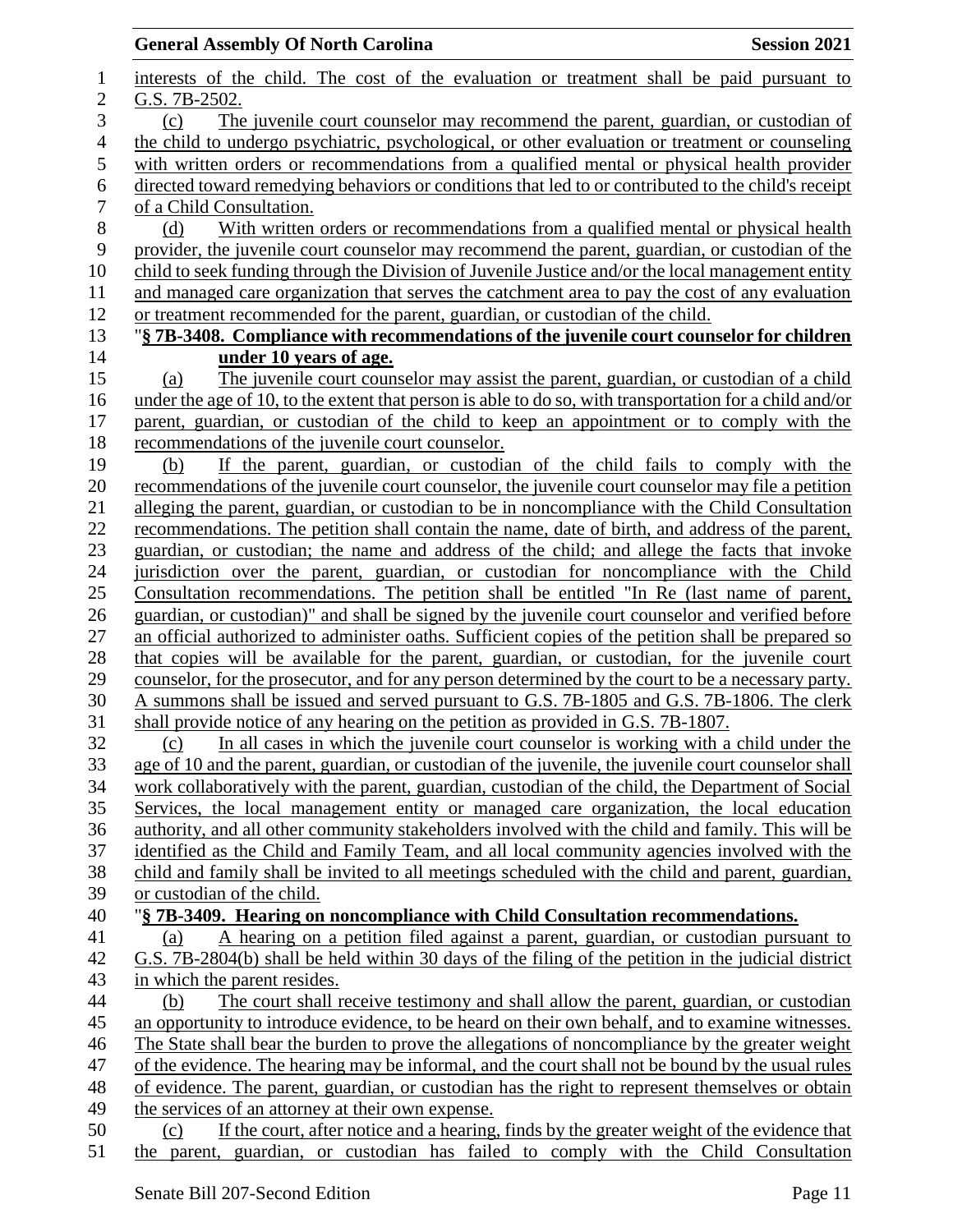|                           |            |                | <b>General Assembly Of North Carolina</b>                                       |                                 | <b>Session 2021</b>                                                                                                                           |
|---------------------------|------------|----------------|---------------------------------------------------------------------------------|---------------------------------|-----------------------------------------------------------------------------------------------------------------------------------------------|
|                           |            |                |                                                                                 |                                 | recommendations of the juvenile court counselor, the court may order the parent to comply with                                                |
|                           |            |                |                                                                                 |                                 | any recommendations or services authorized by this Article. The order shall be in writing and                                                 |
|                           |            |                | shall contain appropriate findings of fact and conclusions of law.              |                                 |                                                                                                                                               |
|                           |            |                | "§ 7B-3410. Employment discrimination unlawful.                                 |                                 |                                                                                                                                               |
|                           |            |                |                                                                                 |                                 | No employer may discharge, demote, or deny a promotion or other benefit of employment to                                                      |
|                           |            |                |                                                                                 |                                 | any employee because the employee complies with the provisions of this Article. The                                                           |
|                           |            |                |                                                                                 |                                 | Commissioner of Labor shall enforce the provisions of this section according to Article 21 of                                                 |
|                           |            |                |                                                                                 |                                 | Chapter 95 of the General Statutes, including the rules and regulations issued pursuant to that                                               |
| Article.                  |            |                |                                                                                 |                                 |                                                                                                                                               |
|                           |            |                | "§ 7B-3411. Contempt for failure to comply.                                     |                                 |                                                                                                                                               |
|                           |            |                |                                                                                 |                                 | Upon motion of the juvenile court counselor or prosecutor or upon the court's own motion,                                                     |
|                           |            |                |                                                                                 |                                 | the court may issue an order directing the parent, guardian, or custodian to appear and show cause                                            |
|                           |            |                |                                                                                 |                                 | why the parent, guardian, or custodian should not be found or held in civil or criminal contempt                                              |
|                           |            |                |                                                                                 |                                 | for willfully failing to comply with an order of the court issued pursuant to G.S. 7B-3409(c).                                                |
|                           |            |                |                                                                                 |                                 | Chapter 5A of the General Statutes shall govern contempt proceedings initiated pursuant to this                                               |
|                           |            |                |                                                                                 |                                 | Article. Counsel for the parent, guardian, or custodian shall be appointed by the rules adopted by                                            |
|                           |            |                | the Office of Indigent Defense Services, unless counsel is otherwise retained." |                                 |                                                                                                                                               |
|                           |            |                | <b>SECTION 5.(I)</b> G.S. 143B-805 reads as rewritten:                          |                                 |                                                                                                                                               |
|                           |            |                |                                                                                 | "Subpart B. General Provisions. |                                                                                                                                               |
| "§ 143B-805. Definitions. |            |                |                                                                                 |                                 |                                                                                                                                               |
|                           |            |                |                                                                                 |                                 |                                                                                                                                               |
|                           | (3)        |                |                                                                                 |                                 | County Councils. – Juvenile Crime Prevention Councils created under                                                                           |
|                           |            | G.S. 143B-846. |                                                                                 |                                 |                                                                                                                                               |
|                           |            |                |                                                                                 |                                 | $\left(\frac{4}{4a}\right)$ Court. – The district court division of the General Court of Justice.                                             |
|                           | (4b)       |                |                                                                                 |                                 | Consultation complaint. $- A$ complaint made against any child while less than                                                                |
|                           |            |                |                                                                                 |                                 | 10 years of age but at least 6 years of age, alleged to have committed an                                                                     |
|                           |            |                |                                                                                 |                                 | offense that would be considered a delinquent offense if committed by a                                                                       |
|                           |            |                |                                                                                 |                                 | juvenile over the age of 10. These children shall be served by a juvenile court                                                               |
|                           |            |                | counselor as a Child Consultation.                                              |                                 |                                                                                                                                               |
|                           | (5)        |                |                                                                                 |                                 | Custodian. – The person or agency that has been awarded legal custody of a                                                                    |
|                           |            |                | juvenile by a court.                                                            |                                 |                                                                                                                                               |
|                           | (6)        |                | Delinquent juvenile. -                                                          |                                 |                                                                                                                                               |
|                           |            | a.             |                                                                                 |                                 | Any juvenile who, while less than 16 years of age but at least $6-10$<br>years of age, commits a crime or infraction under State law or under |
|                           |            |                |                                                                                 |                                 | an ordinance of local government, including violation of the motor                                                                            |
|                           |            |                |                                                                                 |                                 | vehicle laws, or who commits indirect contempt by a juvenile as                                                                               |
|                           |            |                | defined in G.S. 5A-31.                                                          |                                 |                                                                                                                                               |
|                           |            | $\mathbf b$ .  |                                                                                 |                                 | Any juvenile who, while less than 18 years of age but at least 16 years                                                                       |
|                           |            |                |                                                                                 |                                 | of age, commits a crime or an infraction under State law or under an                                                                          |
|                           |            |                |                                                                                 |                                 | ordinance of local government, excluding all violations of the motor                                                                          |
|                           |            |                |                                                                                 |                                 | vehicle laws under Chapter 20 of the General Statutes, or who commits                                                                         |
|                           |            |                | indirect contempt by a juvenile as defined in G.S. 5A-31.                       |                                 |                                                                                                                                               |
|                           | $\ldots$ " |                |                                                                                 |                                 |                                                                                                                                               |
|                           |            |                | <b>SECTION 5.(m)</b> G.S. 143B-806 reads as rewritten:                          |                                 |                                                                                                                                               |
|                           |            |                |                                                                                 |                                 | "§ 143B-806. Duties and powers of the Juvenile Justice Section of the Division of Adult                                                       |
|                           |            |                | Correction and Juvenile Justice of the Department of Public Safety.             |                                 |                                                                                                                                               |
| (a)                       |            |                | Repealed by Session Laws 2013-289, s. 5, effective July 18, 2013.               |                                 |                                                                                                                                               |
| (b)                       |            |                |                                                                                 |                                 | In addition to its other duties, the Juvenile Justice Section of the Division of Adult                                                        |
|                           |            |                |                                                                                 |                                 |                                                                                                                                               |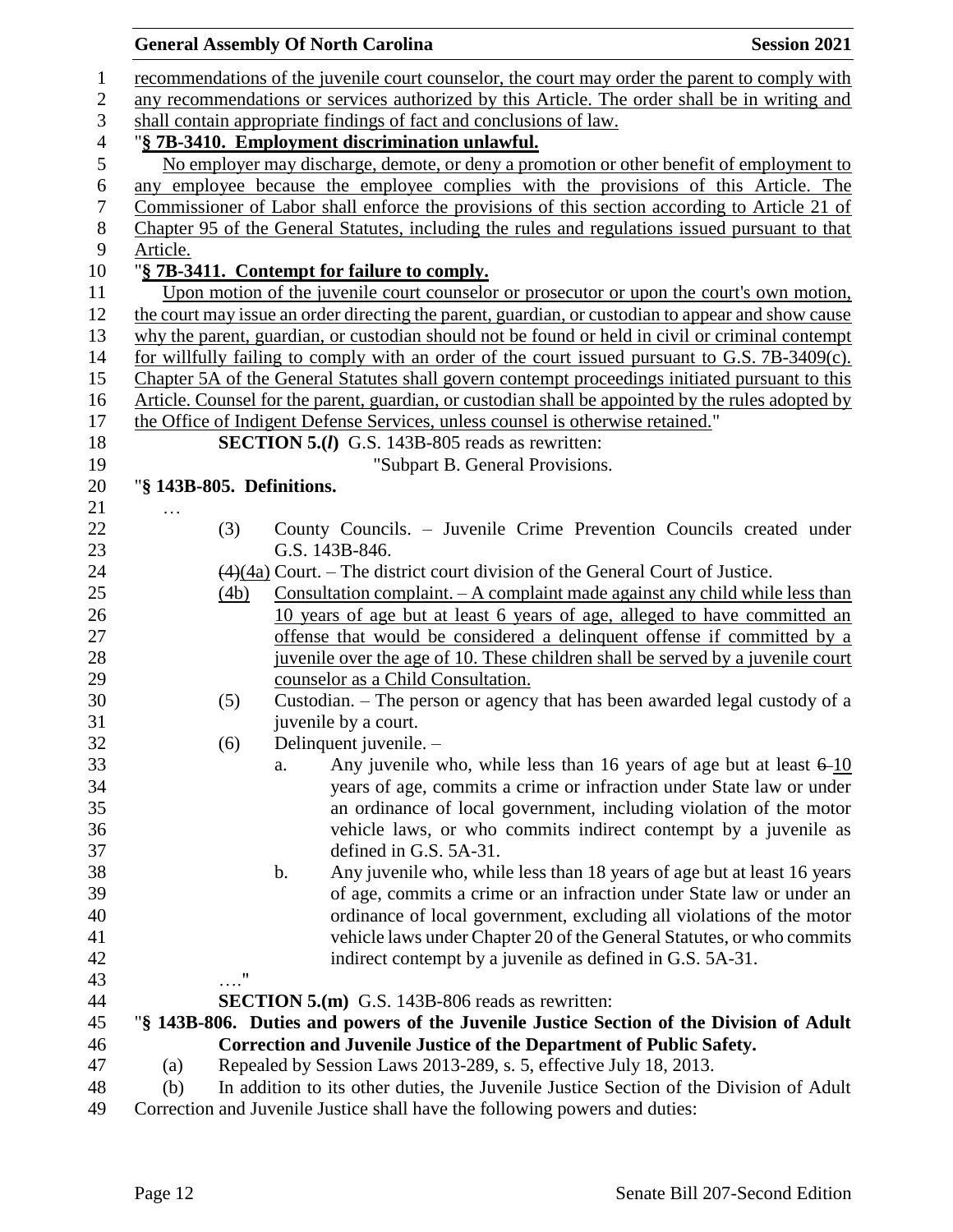|                     |                                                                                                                             | <b>General Assembly Of North Carolina</b>                                                                                                                  | <b>Session 2021</b>                    |  |  |
|---------------------|-----------------------------------------------------------------------------------------------------------------------------|------------------------------------------------------------------------------------------------------------------------------------------------------------|----------------------------------------|--|--|
| 1                   | (1)                                                                                                                         | Give leadership to the implementation as appropriate of State policy that                                                                                  |                                        |  |  |
| $\overline{c}$      |                                                                                                                             | requires that youth development centers be phased out as populations                                                                                       |                                        |  |  |
| 3                   |                                                                                                                             | diminish.                                                                                                                                                  |                                        |  |  |
| $\overline{4}$<br>5 | (2)                                                                                                                         | Close a State youth development center when its operation is no longer                                                                                     |                                        |  |  |
|                     |                                                                                                                             | justified and transfer State funds appropriated for the operation of that youth                                                                            |                                        |  |  |
|                     |                                                                                                                             | development center to fund community-based programs, to purchase care or                                                                                   |                                        |  |  |
|                     |                                                                                                                             | services for predelinguents,<br>delinquents,                                                                                                               | status<br>offenders<br><b>or</b><br>in |  |  |
|                     |                                                                                                                             | community-based or other appropriate programs, or to improve the efficiency                                                                                |                                        |  |  |
|                     |                                                                                                                             | of existing youth development centers, after consultation with the Joint                                                                                   |                                        |  |  |
|                     |                                                                                                                             | Legislative Commission on Governmental Operations.                                                                                                         |                                        |  |  |
|                     | (3)                                                                                                                         | Administer a sound admission or intake program for juvenile facilities,<br>including the requirement of a careful evaluation of the needs of each juvenile |                                        |  |  |
|                     |                                                                                                                             | prior to acceptance and placement.                                                                                                                         |                                        |  |  |
|                     | (4)                                                                                                                         | Operate juvenile facilities and implement programs that meet the needs of                                                                                  |                                        |  |  |
|                     |                                                                                                                             | juveniles receiving services and that assist them to become productive,                                                                                    |                                        |  |  |
|                     |                                                                                                                             | responsible citizens.                                                                                                                                      |                                        |  |  |
|                     | (5)                                                                                                                         | Adopt rules to implement this Part and the responsibilities of the Secretary                                                                               |                                        |  |  |
|                     |                                                                                                                             | and the Division under Chapter 7B of the General Statutes. The Secretary may                                                                               |                                        |  |  |
|                     |                                                                                                                             | adopt rules applicable to local human services agencies providing juvenile                                                                                 |                                        |  |  |
|                     |                                                                                                                             | court and delinquency prevention services for the purpose of program                                                                                       |                                        |  |  |
|                     |                                                                                                                             | evaluation, fiscal audits, and collection of third-party payments.                                                                                         |                                        |  |  |
|                     | (6)                                                                                                                         | Ensure a statewide and uniform system of juvenile intake, protective                                                                                       |                                        |  |  |
|                     |                                                                                                                             | supervision, probation, and post-release supervision services in all district                                                                              |                                        |  |  |
|                     |                                                                                                                             | court districts of the State. The system shall provide appropriate, adequate,                                                                              |                                        |  |  |
|                     |                                                                                                                             | and uniform services to all juveniles who are alleged or found to be                                                                                       |                                        |  |  |
|                     |                                                                                                                             | undisciplined or delinquent.                                                                                                                               |                                        |  |  |
|                     | (7)                                                                                                                         | Establish procedures for substance abuse testing for juveniles adjudicated                                                                                 |                                        |  |  |
|                     |                                                                                                                             | delinquent for substance abuse offenses.                                                                                                                   |                                        |  |  |
|                     | (8)                                                                                                                         | Plan, develop, and coordinate comprehensive multidisciplinary services and<br>programs statewide for the prevention of juvenile delinquency, early         |                                        |  |  |
|                     |                                                                                                                             | intervention, and rehabilitation of juveniles-juveniles, including, but not                                                                                |                                        |  |  |
|                     |                                                                                                                             | limited to, services for children under the age of 10 who engage in acts that                                                                              |                                        |  |  |
|                     |                                                                                                                             | would constitute juvenile delinquency had they reached age 10 or older.                                                                                    |                                        |  |  |
|                     | "                                                                                                                           |                                                                                                                                                            |                                        |  |  |
|                     |                                                                                                                             | <b>SECTION 5.(n)</b> G.S. 143B-811 reads as rewritten:                                                                                                     |                                        |  |  |
|                     |                                                                                                                             | "§ 143B-811. Annual evaluation of intensive intervention services.                                                                                         |                                        |  |  |
|                     |                                                                                                                             | The Department of Public Safety shall conduct an annual evaluation of intensive intervention                                                               |                                        |  |  |
|                     | services.<br>Intensive                                                                                                      | intervention services<br>evidence-based<br>are                                                                                                             | or research-supported                  |  |  |
|                     |                                                                                                                             | community-based or residential services that are necessary for a juvenile in order to (i) prevent                                                          |                                        |  |  |
|                     |                                                                                                                             | the juvenile's commitment to a youth development center or detention facility or (ii) facilitate the                                                       |                                        |  |  |
|                     |                                                                                                                             | juvenile's successful return to the community following commitment. commitment or (iii)                                                                    |                                        |  |  |
|                     |                                                                                                                             | prevent deeper involvement in the juvenile justice system. In conducting the evaluation, the                                                               |                                        |  |  |
|                     |                                                                                                                             | Department shall consider whether participation in intensive intervention services results in a                                                            |                                        |  |  |
|                     |                                                                                                                             | diversion from or reduction of court involvement among juveniles. The Department shall also                                                                |                                        |  |  |
|                     | determine whether the programs are achieving the goals and objectives of the Juvenile Justice<br>Reform Act, S.L. 1998-202. |                                                                                                                                                            |                                        |  |  |
|                     |                                                                                                                             | The Department shall report the results of the evaluation to the Chairs of the Joint Legislative                                                           |                                        |  |  |
|                     |                                                                                                                             | Oversight Committee on Justice and Public Safety and the Chairs of the Senate and House of                                                                 |                                        |  |  |
|                     |                                                                                                                             | Representatives Appropriations Subcommittees on Justice and Public Safety by March 1 of each                                                               |                                        |  |  |
|                     | year."                                                                                                                      |                                                                                                                                                            |                                        |  |  |
|                     |                                                                                                                             | <b>SECTION 5.0</b> G.S. 143B-831 reads as rewritten:                                                                                                       |                                        |  |  |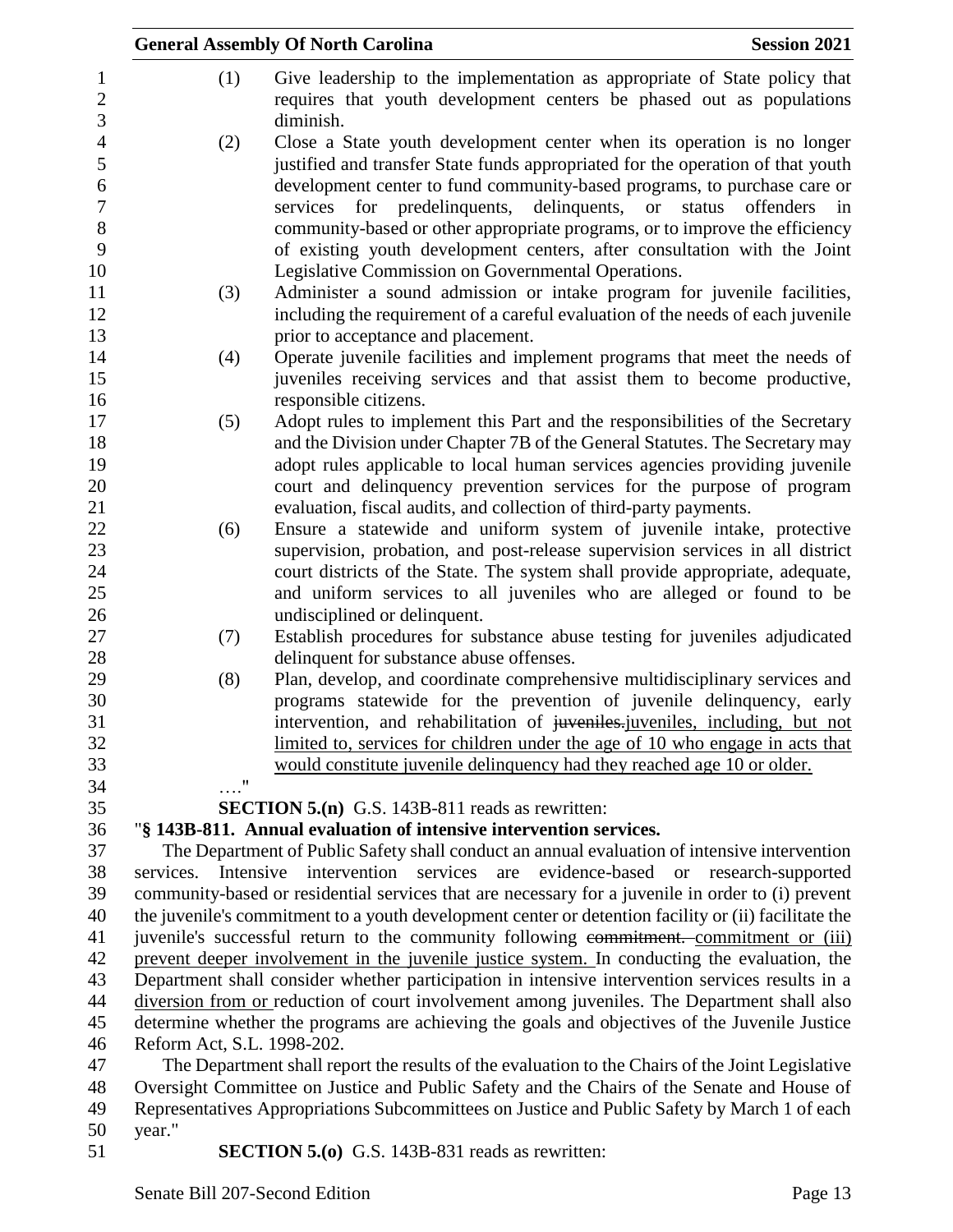|     |                             | <b>General Assembly Of North Carolina</b>                                                                                                                                                                                                                                                                                                                                                                                                                                                                                                                                                                                                                                                                                                                                                                                                                                                                                                                                                                                                                                                                                                  | <b>Session 2021</b> |
|-----|-----------------------------|--------------------------------------------------------------------------------------------------------------------------------------------------------------------------------------------------------------------------------------------------------------------------------------------------------------------------------------------------------------------------------------------------------------------------------------------------------------------------------------------------------------------------------------------------------------------------------------------------------------------------------------------------------------------------------------------------------------------------------------------------------------------------------------------------------------------------------------------------------------------------------------------------------------------------------------------------------------------------------------------------------------------------------------------------------------------------------------------------------------------------------------------|---------------------|
|     |                             | "§ 143B-831. Duties and powers of juvenile court counselors.                                                                                                                                                                                                                                                                                                                                                                                                                                                                                                                                                                                                                                                                                                                                                                                                                                                                                                                                                                                                                                                                               |                     |
|     | (17b)<br>$\pmb{\mathsf{H}}$ | $\frac{(17)(17a)}{(17)(17a)}$ Screen and evaluate a complaint alleging that a juvenile is delinquent or<br>undisciplined to determine whether the complaint should be filed as a petition.<br>Provide and coordinate multidisciplinary service referrals for the prevention<br>of juvenile delinquency and early intervention for juveniles, including, but not<br>limited to, children under the age of 10 who engage in acts that would<br>constitute juvenile delinquency had they reached age 10 or older. If the<br>juvenile court counselor has cause to suspect that a child under the age of 10<br>who is receiving services pursuant to this subsection is abused, neglected, or<br>dependent, the juvenile court counselor shall make a report to the director of<br>social services as required by G.S. 7B-308.1. If the juvenile court counselor<br>has cause to suspect that a juvenile age 10 or older who is receiving services<br>pursuant to this subsection is abused, neglected, or dependent, the juvenile<br>court counselor shall make a report to the director of social services as<br>required by G.S. 7B-1700.1. |                     |
|     |                             | <b>SECTION 5.(p)</b> G.S. 143B-851 reads as rewritten:                                                                                                                                                                                                                                                                                                                                                                                                                                                                                                                                                                                                                                                                                                                                                                                                                                                                                                                                                                                                                                                                                     |                     |
|     |                             | "§ 143B-851. Powers and duties.                                                                                                                                                                                                                                                                                                                                                                                                                                                                                                                                                                                                                                                                                                                                                                                                                                                                                                                                                                                                                                                                                                            |                     |
| (a) |                             | Each County Council shall review biennially the needs of juveniles in the county who                                                                                                                                                                                                                                                                                                                                                                                                                                                                                                                                                                                                                                                                                                                                                                                                                                                                                                                                                                                                                                                       |                     |
|     |                             | are at risk of delinquency delinquency, including, but not limited to, youth who are under the age                                                                                                                                                                                                                                                                                                                                                                                                                                                                                                                                                                                                                                                                                                                                                                                                                                                                                                                                                                                                                                         |                     |
|     |                             | of 10 who engage in acts that would constitute juvenile delinquency had they reached the age of                                                                                                                                                                                                                                                                                                                                                                                                                                                                                                                                                                                                                                                                                                                                                                                                                                                                                                                                                                                                                                            |                     |
|     |                             | 10 or older, or who have been adjudicated undisciplined or delinquent and the resources available                                                                                                                                                                                                                                                                                                                                                                                                                                                                                                                                                                                                                                                                                                                                                                                                                                                                                                                                                                                                                                          |                     |
|     |                             | to address those needs. In particular, each County Council shall assess the needs of juveniles in                                                                                                                                                                                                                                                                                                                                                                                                                                                                                                                                                                                                                                                                                                                                                                                                                                                                                                                                                                                                                                          |                     |
|     |                             | the county who are at risk or who have been associated with gangs or gang activity, and the local                                                                                                                                                                                                                                                                                                                                                                                                                                                                                                                                                                                                                                                                                                                                                                                                                                                                                                                                                                                                                                          |                     |
|     |                             | resources that are established to address those needs. The Council shall develop and advertise a                                                                                                                                                                                                                                                                                                                                                                                                                                                                                                                                                                                                                                                                                                                                                                                                                                                                                                                                                                                                                                           |                     |
|     |                             | request for proposal process and submit a written plan of action for the expenditure of juvenile                                                                                                                                                                                                                                                                                                                                                                                                                                                                                                                                                                                                                                                                                                                                                                                                                                                                                                                                                                                                                                           |                     |
|     |                             | sanction and prevention funds to the board of county commissioners for its approval. Upon the                                                                                                                                                                                                                                                                                                                                                                                                                                                                                                                                                                                                                                                                                                                                                                                                                                                                                                                                                                                                                                              |                     |
|     |                             | county's authorization, the plan shall be submitted to the Section for final approval and                                                                                                                                                                                                                                                                                                                                                                                                                                                                                                                                                                                                                                                                                                                                                                                                                                                                                                                                                                                                                                                  |                     |
| (b) |                             | subsequent implementation.<br>Each County Council shall ensure that appropriate intermediate dispositional options                                                                                                                                                                                                                                                                                                                                                                                                                                                                                                                                                                                                                                                                                                                                                                                                                                                                                                                                                                                                                         |                     |
|     |                             | are available and shall prioritize funding for dispositions of intermediate and community-level                                                                                                                                                                                                                                                                                                                                                                                                                                                                                                                                                                                                                                                                                                                                                                                                                                                                                                                                                                                                                                            |                     |
|     |                             | sanctions for court-adjudicated juveniles under minimum standards adopted by the Section.                                                                                                                                                                                                                                                                                                                                                                                                                                                                                                                                                                                                                                                                                                                                                                                                                                                                                                                                                                                                                                                  |                     |
| (c) |                             | On an ongoing basis, each County Council shall:                                                                                                                                                                                                                                                                                                                                                                                                                                                                                                                                                                                                                                                                                                                                                                                                                                                                                                                                                                                                                                                                                            |                     |
|     | (1)                         | Assess the needs of juveniles and youth at risk of delinquency, including, but                                                                                                                                                                                                                                                                                                                                                                                                                                                                                                                                                                                                                                                                                                                                                                                                                                                                                                                                                                                                                                                             |                     |
|     |                             | not limited to, youth who are under the age of 10 who engage in acts that                                                                                                                                                                                                                                                                                                                                                                                                                                                                                                                                                                                                                                                                                                                                                                                                                                                                                                                                                                                                                                                                  |                     |
|     |                             | would constitute juvenile delinquency had they reached the age of 10 or older,                                                                                                                                                                                                                                                                                                                                                                                                                                                                                                                                                                                                                                                                                                                                                                                                                                                                                                                                                                                                                                                             |                     |
|     |                             | in the community, evaluate the adequacy of resources available to meet those                                                                                                                                                                                                                                                                                                                                                                                                                                                                                                                                                                                                                                                                                                                                                                                                                                                                                                                                                                                                                                                               |                     |
|     |                             | needs, and develop or propose ways to address unmet needs.                                                                                                                                                                                                                                                                                                                                                                                                                                                                                                                                                                                                                                                                                                                                                                                                                                                                                                                                                                                                                                                                                 |                     |
|     | (2)                         | Evaluate the performance of juvenile services and programs in the                                                                                                                                                                                                                                                                                                                                                                                                                                                                                                                                                                                                                                                                                                                                                                                                                                                                                                                                                                                                                                                                          |                     |
|     |                             | community. The Council shall evaluate each funded program as a condition                                                                                                                                                                                                                                                                                                                                                                                                                                                                                                                                                                                                                                                                                                                                                                                                                                                                                                                                                                                                                                                                   |                     |
|     |                             | of continued funding.                                                                                                                                                                                                                                                                                                                                                                                                                                                                                                                                                                                                                                                                                                                                                                                                                                                                                                                                                                                                                                                                                                                      |                     |
|     | (3)                         | Increase public awareness of the causes of delinquency and of strategies to                                                                                                                                                                                                                                                                                                                                                                                                                                                                                                                                                                                                                                                                                                                                                                                                                                                                                                                                                                                                                                                                |                     |
|     |                             | reduce the problem.                                                                                                                                                                                                                                                                                                                                                                                                                                                                                                                                                                                                                                                                                                                                                                                                                                                                                                                                                                                                                                                                                                                        |                     |
|     | (4)                         | Develop strategies to intervene and appropriately respond to and treat the                                                                                                                                                                                                                                                                                                                                                                                                                                                                                                                                                                                                                                                                                                                                                                                                                                                                                                                                                                                                                                                                 |                     |
|     |                             | needs of juveniles at risk of delinquency through appropriate risk assessment                                                                                                                                                                                                                                                                                                                                                                                                                                                                                                                                                                                                                                                                                                                                                                                                                                                                                                                                                                                                                                                              |                     |
|     |                             | instruments.                                                                                                                                                                                                                                                                                                                                                                                                                                                                                                                                                                                                                                                                                                                                                                                                                                                                                                                                                                                                                                                                                                                               |                     |
|     | (5)                         | Provide funds for services for treatment, counseling, or rehabilitation for                                                                                                                                                                                                                                                                                                                                                                                                                                                                                                                                                                                                                                                                                                                                                                                                                                                                                                                                                                                                                                                                |                     |
|     |                             | juveniles and youth at risk for juvenile delinquency and their families. These<br>services may include court-ordered parenting responsibility classes.                                                                                                                                                                                                                                                                                                                                                                                                                                                                                                                                                                                                                                                                                                                                                                                                                                                                                                                                                                                     |                     |